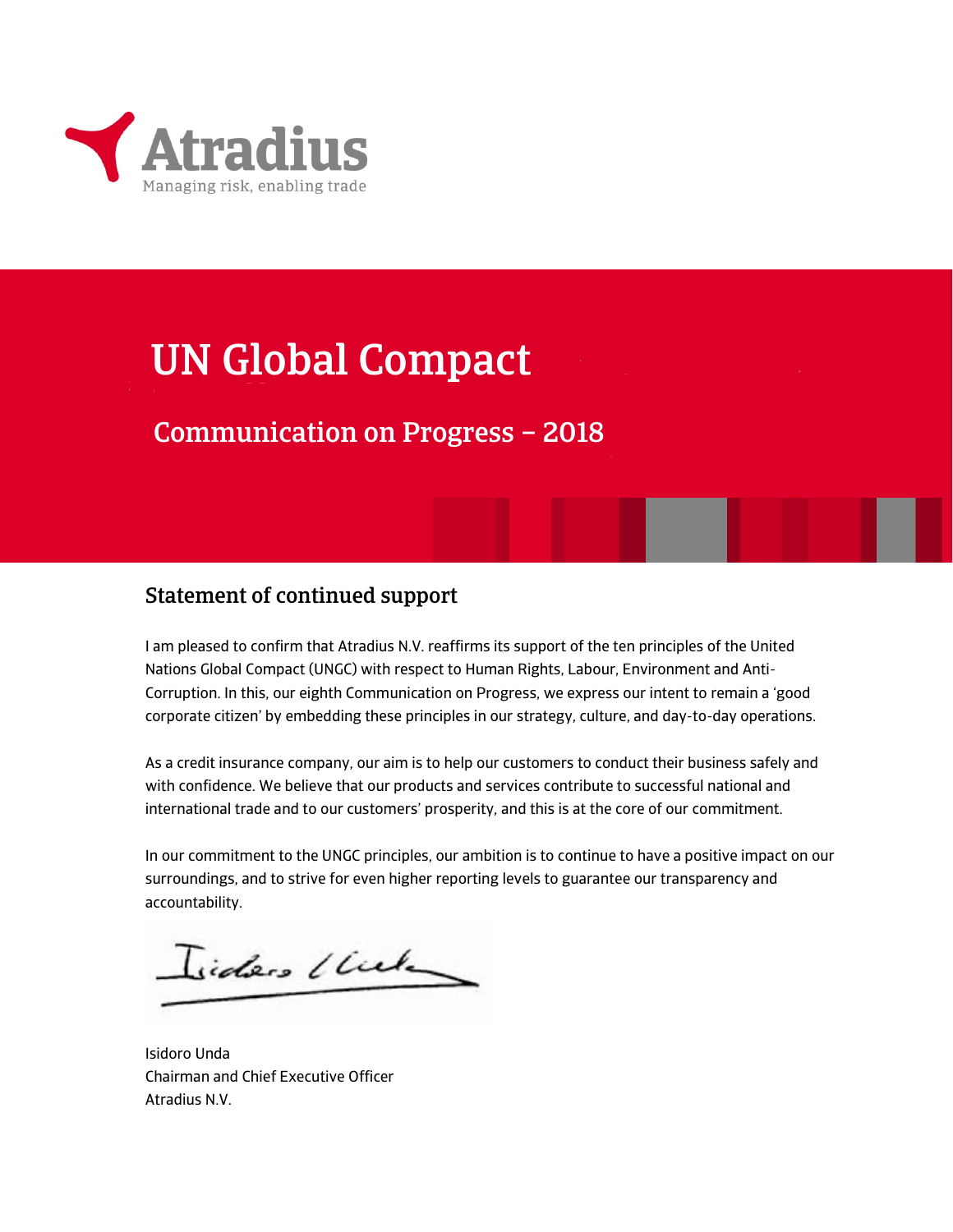# Atradius and CSR

To understand the way in which we manage our positive impact in the world, it is important to first understand our commercial function. As a leading global credit insurer, Atradius' aim is to support our customers' growth by strengthening their credit and cash management. Our core product – credit insurance – provides a safety net in the event that any of our customers' buyers fail to pay for the goods and services supplied on credit terms. In addition, we offer a wide range of credit management products and services, including bonding, debt collection and reinsurance, all of which are supported by the expertise of our people and a wealth of constantly updated financial data on over 200 million companies worldwide.

At the heart of our business is our assessment of the ability of companies across the globe to pay and therein lies our social responsibility. We aim to stimulate the economy responsibly, analyse and safeguard millions of business relationships, and thus generate confidence in businesses from all sectors, sizes and countries to cooperate in worldwide trade. In this way, we enable over 60,000 businesses, shipping €800 billion in goods and services, to trade worldwide with almost 2.4 million customers. Around 2% of the value of global export trade takes place because of the insurance cover we provide.

Thus, as a company whose remit is to enable successful trade, we believe that our biggest corporate responsibility is an economic one. Trade is by definition essential for the world's economic development. It allows companies to grow, compete and improve their products, thereby creating employment and reducing poverty. Our credit insurance is a vital element in ensuring that trade, and those engaged in trade, remain safe and secure.

Through the strict corporate governance that ensures that we run our business and manage risk for our customers in a transparent and ethical way, we play an important role in helping those many thousands of customers around the world to remain profitable and to provide both employment and valuable services to their markets and communities.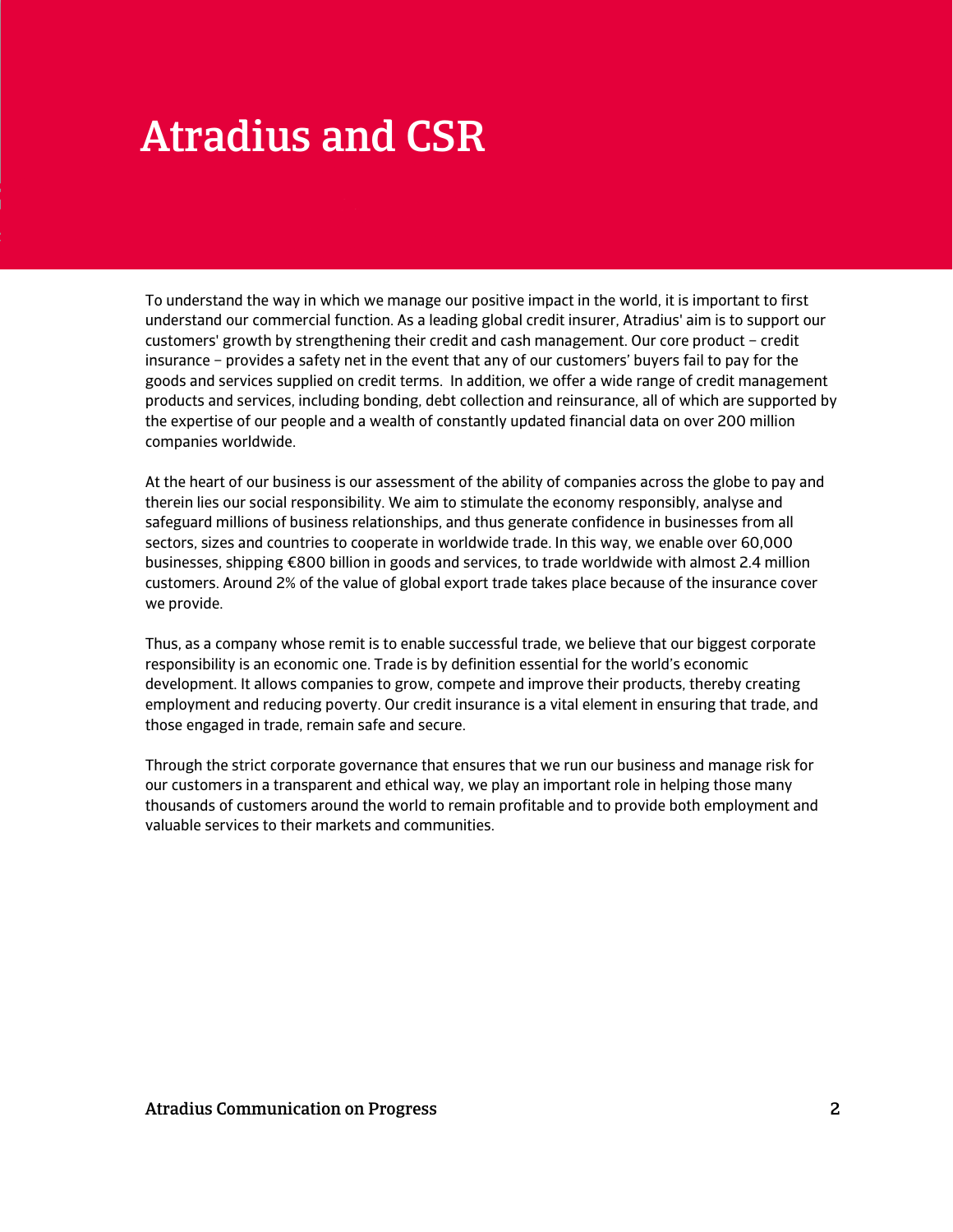# The value chain and our materiality matrix



In 2017, we have conducted a renewed materiality analysis involving our most important stakeholder groups to further improve our corporate responsibility activities. Materiality – or the identification of and focus on material topics – is a concept that is central to corporate responsibility reporting. It helps us understand what topics have a direct or indirect impact on our day to day business and on the value chain in which we operate. These topics then form the basis of what we focus our corporate responsibility efforts on and eventually, they will form the basis of what we report on.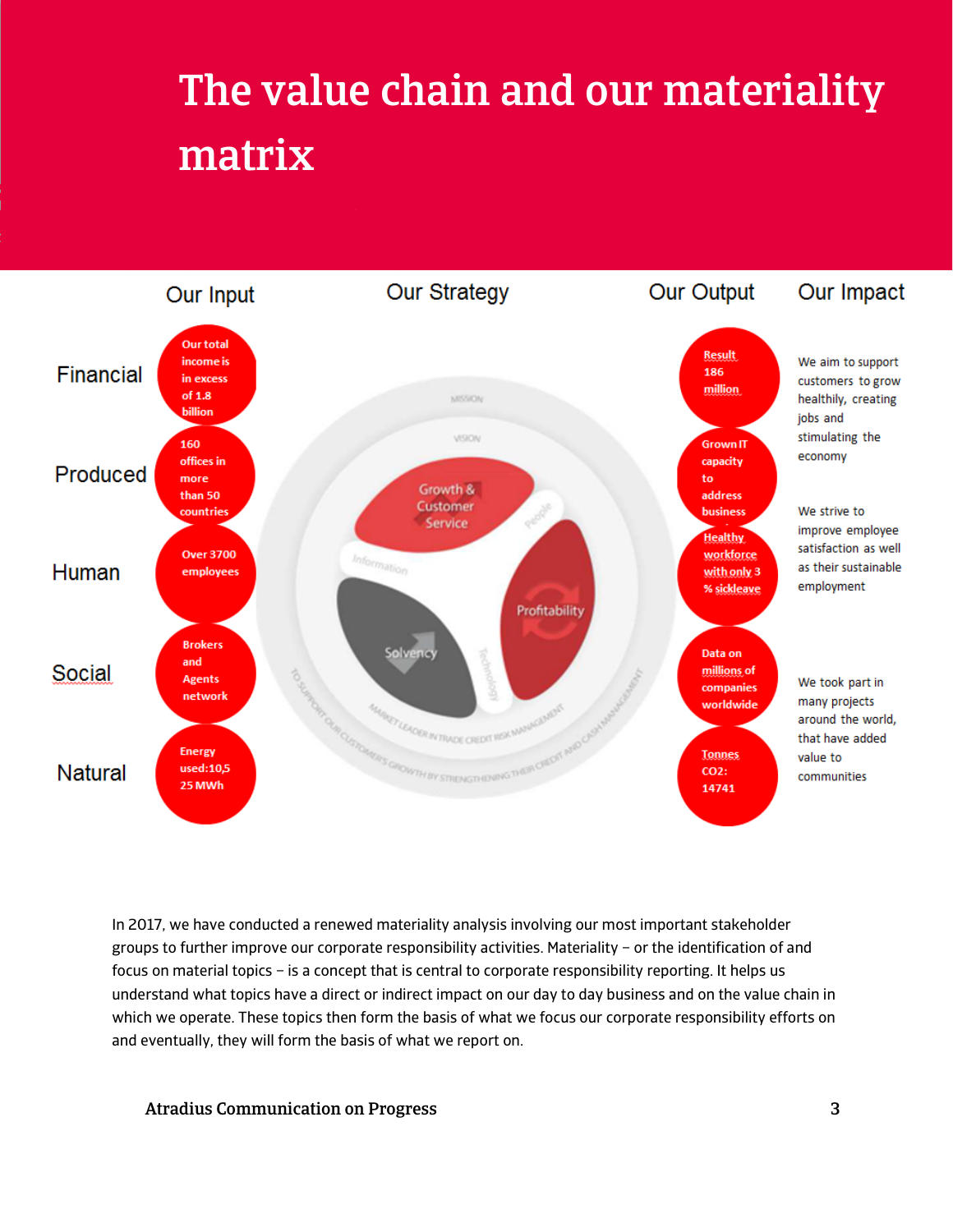Atradius is always open to learning from people both inside and outside our business, because we believe that corporate responsibility is fundamentally an inclusive concept. This is one of the primary reasons why we have included stakeholders in our reporting and invited them to offer external perspectives on corporate responsibility at Atradius.

The result of the analysis is the materiality matrix shown below. The matrix shows the relative importance of each issue for our stakeholders and for our sustainability as a business. The resulting materiality matrix ensures we focus on the most material topics for our evolving business.

Figure 1: Atradius Materiality Matrix 2017

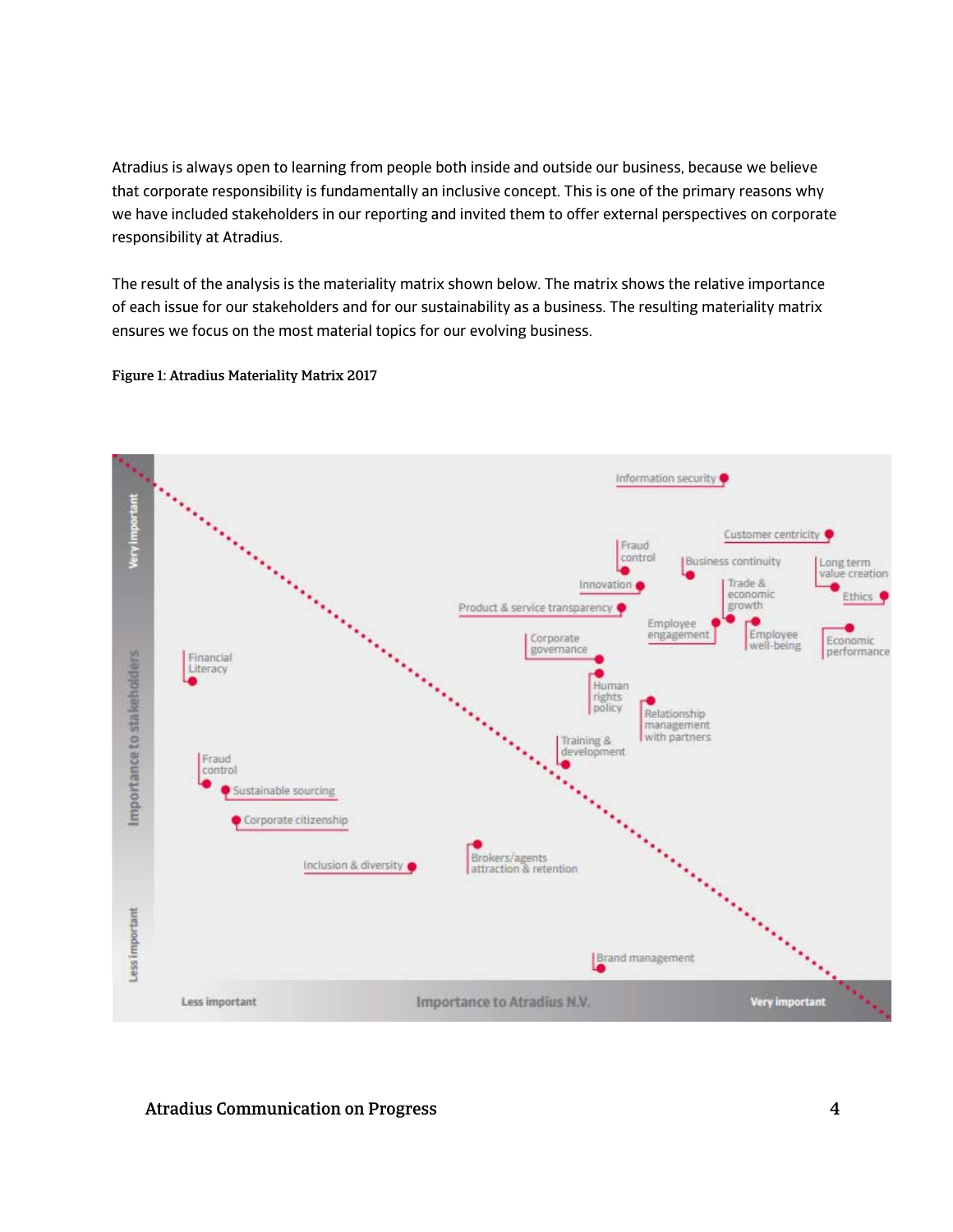Based on the result of the stakeholder interaction and the materiality analysis as a whole, we will identify existing and new KPIs in cooperation with GCO to be able to measure our material issues in a quantitative manner. Based on these KPIs we can steer our Corporate Responsibility (CR) efforts to make sure they are efficient and effective. The top 10 most important issues from the materiality analysis are:

- 1) Information security
- 2) Customer centricity
- 3) Fraud control
- 4) Business continuity
- 5) Innovation
- 6) Long term value creation
- 7) Ethics
- 8) Product and service transparency
- 9) Trade and economic growth
- 10) Employee well-being. Activities across the Atrace across the Atrace across the Atrace across the Atrace across the Atrace across the Atrace across the Atrace across the Atrace across the Atrace across the Atrace across the Atrace across the A

At Atradius, people in different offices in various countries work on CR. We have a global CR team, consisting of seven people from various departments and located all over the world. This team is responsible for our group CR activities, including the identification of material CR issues, the development of the CR policy and the evaluation of our activities. The team reports to Isidoro Unda, the CEO and Chairman of the Management Board. In this manner, the Management Board keeps control and overview regarding our CR activities. Each team member gets to spend 5 per cent of his or her work time on CR activities. Apart from this global CR team, each country has local CR activities coordinated by its Country Manager, who is responsible and accountable for the local implementation and maintenance of the CR strategy and the reporting on the applicable KPIs.

Apart from our commitment to the United Nations' Global Compact Principles, it is the hard work and enthusiasm of our entrepreneurial employees that makes our corporate responsibility a reality. But also our organisation strives continuously towards improving on CR. Atradius Dutch State Business (ADSB) has made significant progress in the field of Social Corporate Responsibility. Providing credit insurance from DSB requires not only financial assurance but the impact of the projects on the environment and social aspects is also analysed before giving credit insurance. . In the past year ADSB developed a new CSR policy through an extended stakeholder engagement process The analysis is performed by checking whether the requestor complies with OESO guidelines for multi-national corporations. In the due diligence performed by ADSB also matters of bribery and human rights risks are being taken into account. Annually ADSB publishes a sustainability report indicating our efforts in the field of social corporate responsibility.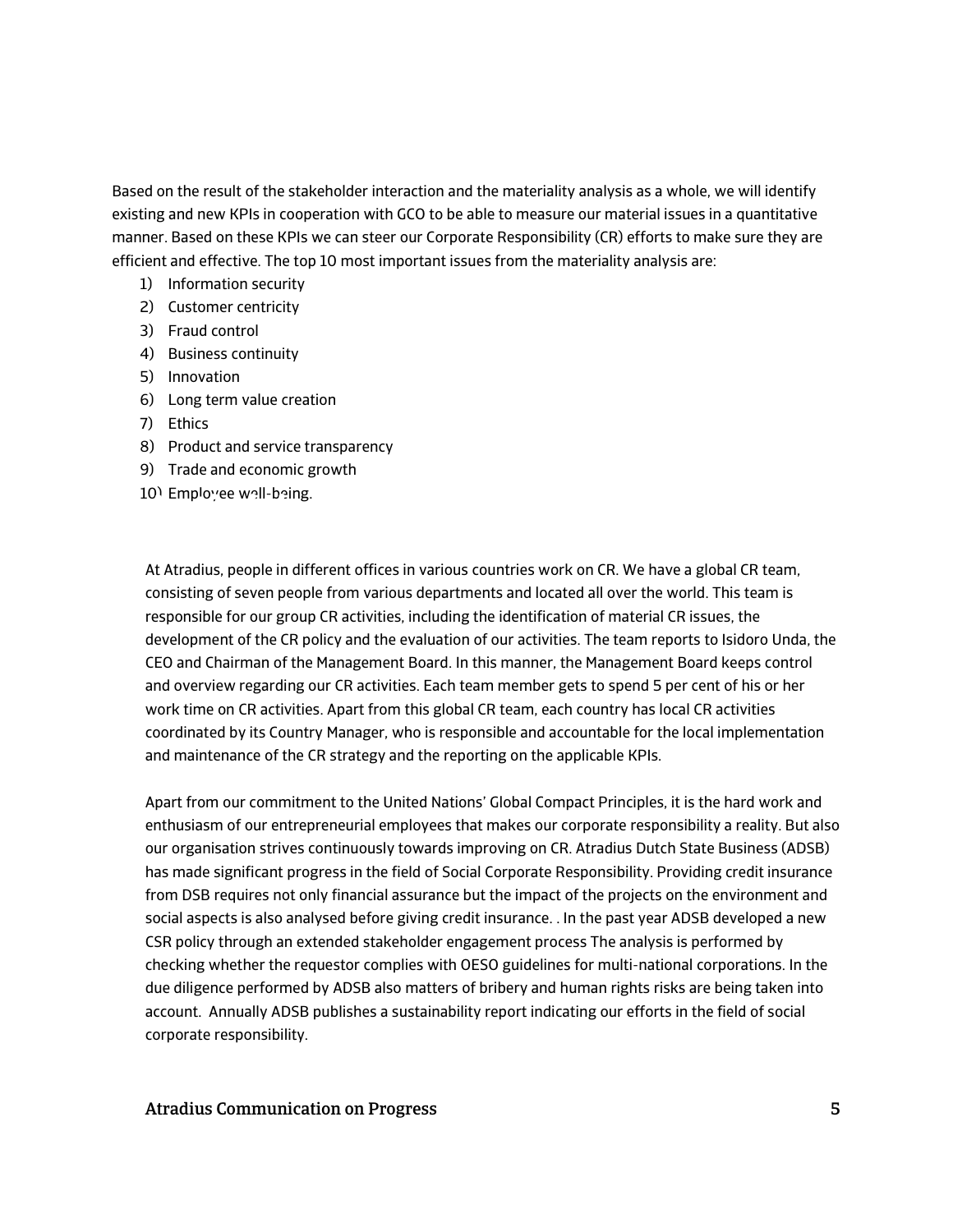On our employees we describe just some of the CR activities that result from the enthusiasm and imagination of our people across the world.

The following activities have been performed by our employees to contribute to society:

|            | Race for the cure                 | Manifestation against breast cancer                      |
|------------|-----------------------------------|----------------------------------------------------------|
| Italy      |                                   | http://www.raceroma.it/                                  |
|            |                                   | Charity is nominated and voted for by staff who          |
| UK         |                                   | fundraises throughout the year (bake sales,              |
|            | <b>Annual Charity</b>             | sponsored events, Christmas raffle, craft fair and       |
|            |                                   | staff choir, snow ball drop in atrium)                   |
|            |                                   | 8/10 km walk/run to raise money to fight                 |
| France     | Solidarity race                   | cardiovascular diseases                                  |
|            |                                   | An Additional day-off for an employee when               |
| France     | Additional day for free           | participating in a solidarity, humanitarian, social or   |
|            |                                   | environmental action.                                    |
|            |                                   | help to collect food in the stores asking consumers      |
|            |                                   | to give some food from their basket for                  |
| France     | Les restaurants du Coeur          | underprivileged people.                                  |
|            |                                   | http://collecte.restosducoeur.org                        |
|            | Denim day                         | In October we have a denim day in which                  |
|            |                                   | employees can pay \$5 to wear jeans to work and          |
| <b>USA</b> |                                   | the donation goes to the American Cancer Society         |
|            |                                   | for Breast Cancer research                               |
|            |                                   | http://www.lee.com/denim-day/what-is.html                |
|            |                                   | On US Thanksgiving (4th November) pet supply             |
| <b>USA</b> | Food drive                        | drive for a local rescue organization.                   |
|            |                                   | Toy drive in the month of December to benefit            |
| <b>USA</b> | Toy drive                         | Toys for Tots. https://www.toysfortots.org/              |
|            |                                   | Every quarter a volunteer project is selected            |
|            | CSR committee is being            | Employees may choose one per year to assist              |
| <b>USA</b> | established to run an             | in. The Sr. Management team has agreed to allow          |
|            | ongoing program                   | employees up to one paid work day per year to            |
|            |                                   | focus on a company organized volunteer event.            |
| <b>USA</b> | Matching contribution             | Donations to the American Red Cross Disaster             |
|            | drive to benefit victims of       | relief to help out a.o with Hurricanes Irma and          |
|            | Hurricane Harvey                  | Maria.                                                   |
|            |                                   | For 20 minutes, 29 riders power one Big Bike             |
| Canada     | <b>Support Heart &amp; Stroke</b> | through their community. While you pedal, you            |
|            | foundation Canada                 | literally stop traffic to support critical heart disease |
|            |                                   | and stroke research.                                     |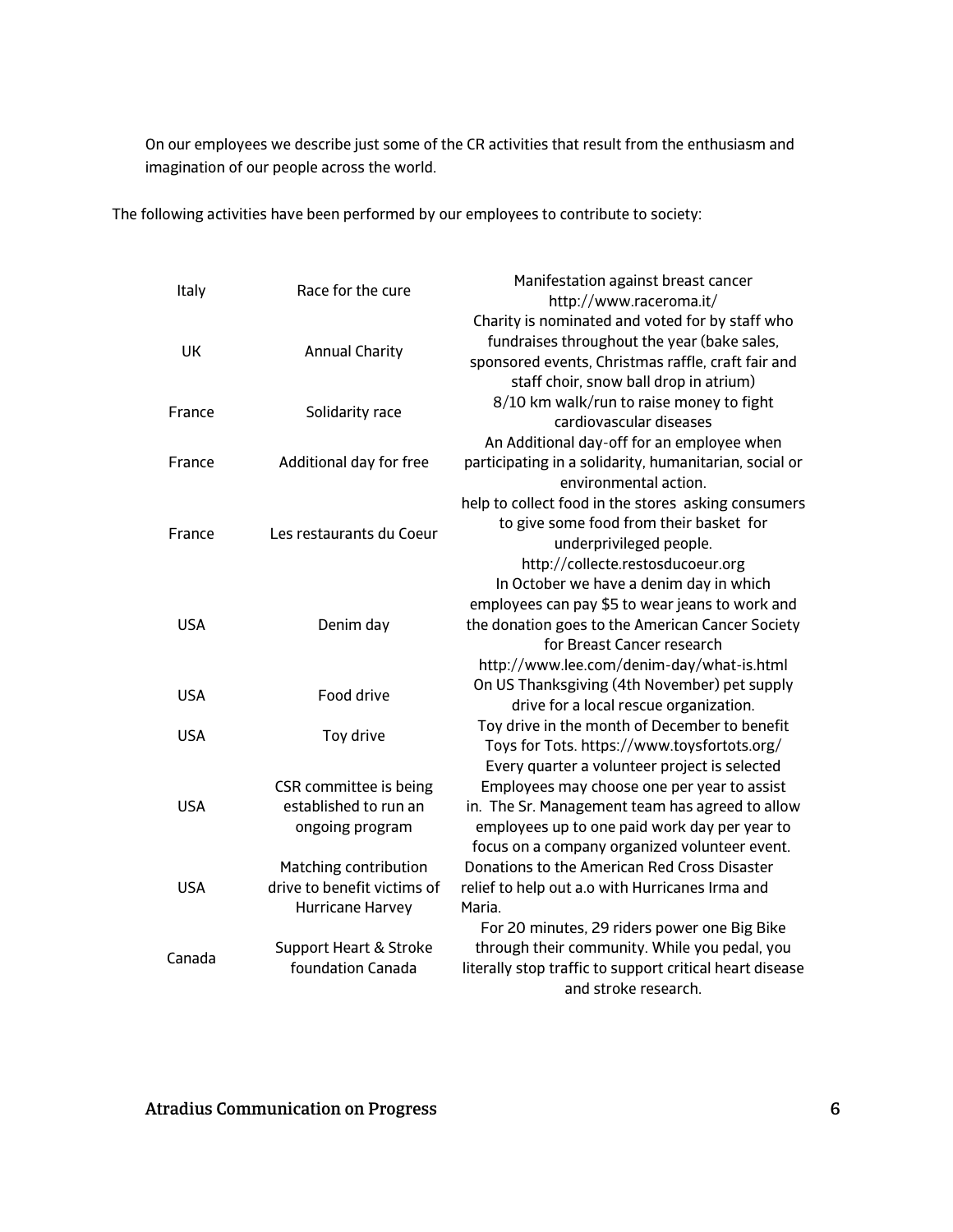| Belgium           | <b>Friendly Staff Association</b><br>offers a present to each<br>employee every year<br>for the Happy New Year | Employees can choose to receive a present or give<br>the amount of the present to a local association<br>(e.g. who helps adults with an handicap or who<br>helps children with difficulties)<br>Worldwide CSR activity to collect money by                    |
|-------------------|----------------------------------------------------------------------------------------------------------------|---------------------------------------------------------------------------------------------------------------------------------------------------------------------------------------------------------------------------------------------------------------|
| Group             | Intermission: Wakibi coin                                                                                      | working together and using our expertise. For<br>every colleague that partcipated one wakibi coin<br>was donated to Kiva to invest in microfinance<br>activities in countries and sectors we are active in<br>as well.                                        |
| Spain             | alimentalacadena.es                                                                                            | Active support of the Food banks in Spain through<br>varies means.                                                                                                                                                                                            |
| Spain             |                                                                                                                | A team of risk analysts has been involved for two<br>years in Oxfam Trailwalker, where they had to<br>travel 100 kilometers in one day and raise solidary<br>funds for the race. This was one of the 20 teams<br>that represented the Jesús Serra Foundation. |
| Germany           | Global-Kuchenaktion                                                                                            | the global department offers home-made cake and<br>sells it to employees. The earned money is donated<br>to social organisations.                                                                                                                             |
| The Netherlands   | Donations to various good<br>causes via customers<br>Introduction of                                           | Kika, Alpe d'Huzes.                                                                                                                                                                                                                                           |
| The Netherlands   | sustainable wooden<br>watercooler                                                                              |                                                                                                                                                                                                                                                               |
| The Netherlands   | <b>Introduction of Doppers</b>                                                                                 | Dopper tap water bottles for all employees in<br>Amsterdam. The mission of Dopper is to reduce<br>plastic litter.                                                                                                                                             |
| The Netherlands   | Company ambassador<br>Oxfam Novib                                                                              | ON enables entrepreneurs in third world countries<br>to start their own company and to escape poverty.                                                                                                                                                        |
| The Netherlands   | <b>Collective Labour</b><br>agreement                                                                          | The CLA provides for free time when committed to<br>a (defined and approved) good cause.                                                                                                                                                                      |
| The Netherlands   | E-bikes                                                                                                        | NL facilitates in e-bikes and related (smartphone)<br>software                                                                                                                                                                                                |
| The Netherlands   | Automotive                                                                                                     | 20% of the NL company car fleet is hybrid                                                                                                                                                                                                                     |
| The Netherlands   | Amsterdam Cityswim                                                                                             | Colleagues swim 2 km in the canals of amsterdam<br>to raise money for ALS                                                                                                                                                                                     |
| The Netherlands   | Donate Christmas hamper<br>to charity                                                                          | Instead of receiving a Christmas hamper, people<br>can donate the amount spent to a good cause.<br>Events for disabled people, including concerts,                                                                                                            |
| <b>Bratislava</b> |                                                                                                                | sport activities, painting, Zumba etc. just go give<br>them a chance to have fun                                                                                                                                                                              |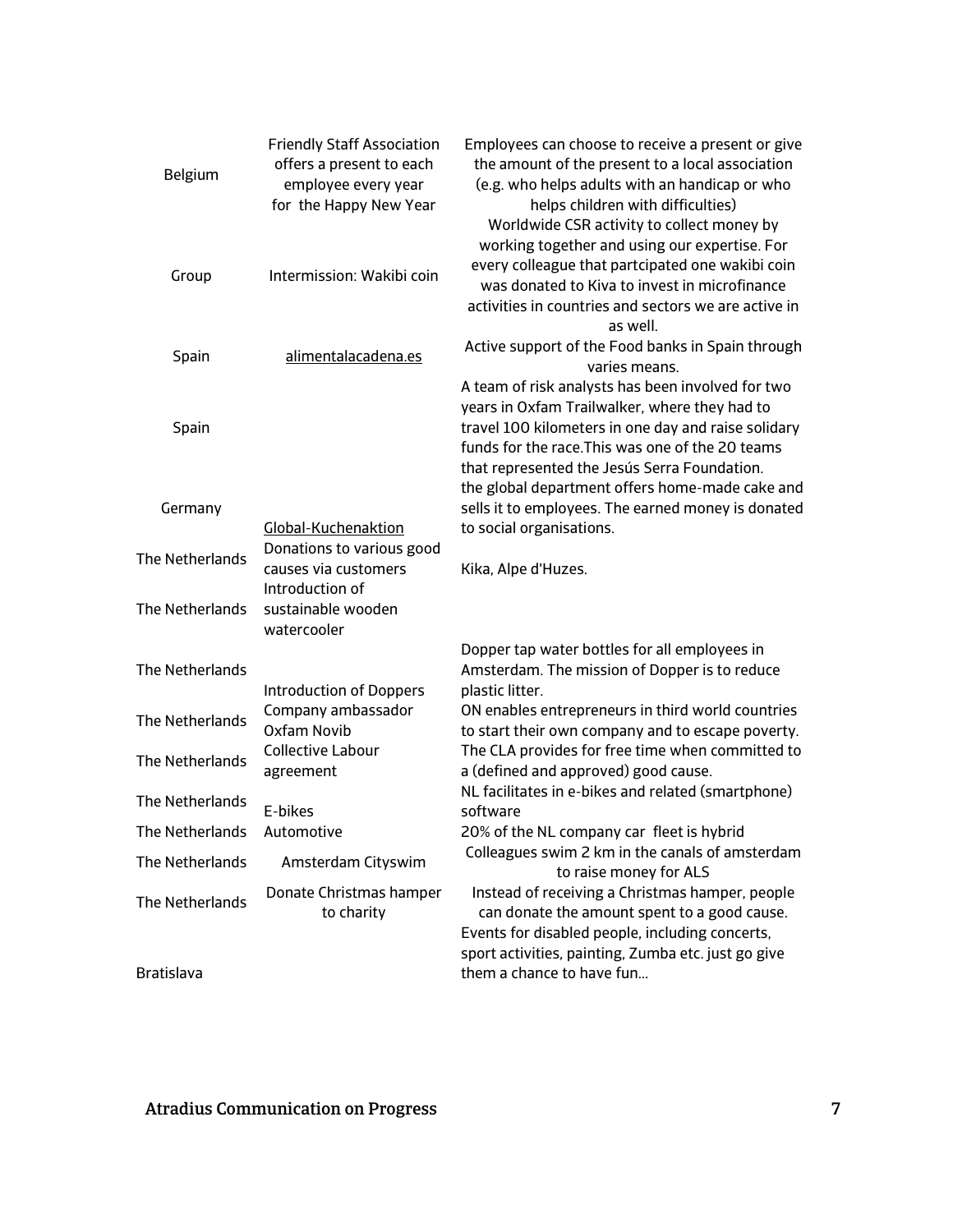| Hungary | Team Building event with social activity (we<br>travelled to a disadvantaged area in Hungary and<br>painted a school building)<br>- Christmas action: before Christmas in<br>December colleagues collect used<br>clothes, toys and we deliver the collected<br>goods directly to disadvantaged families<br>Used clothes collection action one a year:<br>colleagues collect and we deliver it to<br><b>Maltese Charity Service</b><br>Separated waste collection in the office +<br>special collection for batteries and<br>lighters<br>Using water saver fitters (aerators) in the<br>kitchens and restrooms<br>Using water machine in the kitchens to<br>decrease of using plastic bottled waters<br>Using reusable plastic food boxes |
|---------|------------------------------------------------------------------------------------------------------------------------------------------------------------------------------------------------------------------------------------------------------------------------------------------------------------------------------------------------------------------------------------------------------------------------------------------------------------------------------------------------------------------------------------------------------------------------------------------------------------------------------------------------------------------------------------------------------------------------------------------|
| Greece  | Cure-Raising breast cancer awareness, Run 5 km                                                                                                                                                                                                                                                                                                                                                                                                                                                                                                                                                                                                                                                                                           |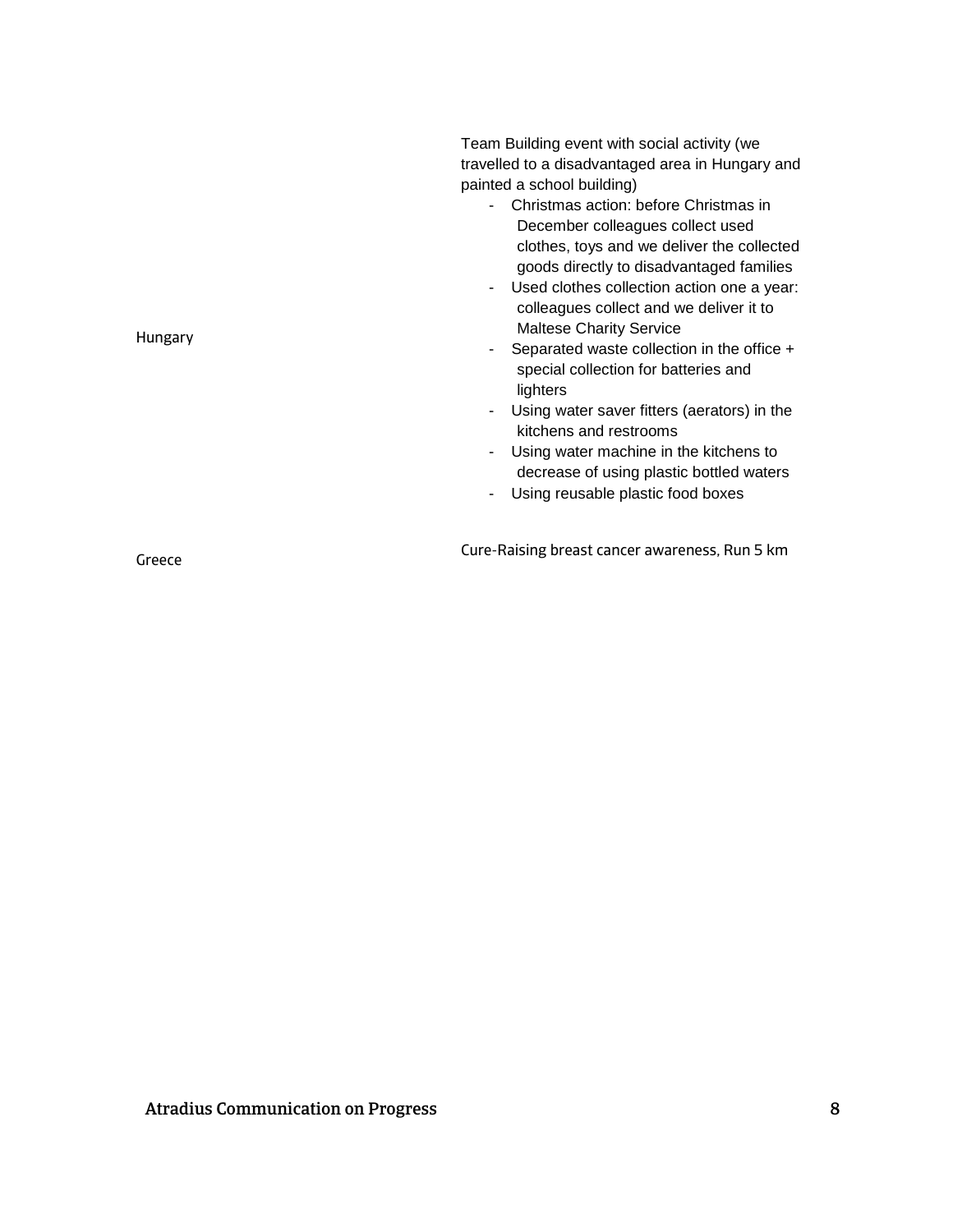To make the relation between our strategy and our material issues transparent it is important to show the underlying connectivity. Our strategy is to achieve profitable and sustainable growth by focusing on three different pillars:

- Growth and Customer Service Pillar including initiatives such as product or service development, geographic expansion, technology innovation and process improvements
- Profitability Pillar including initiatives that target efficiency and positively impact the cost ratio.
- Solvency Pillar including initiatives that focus on compliance.

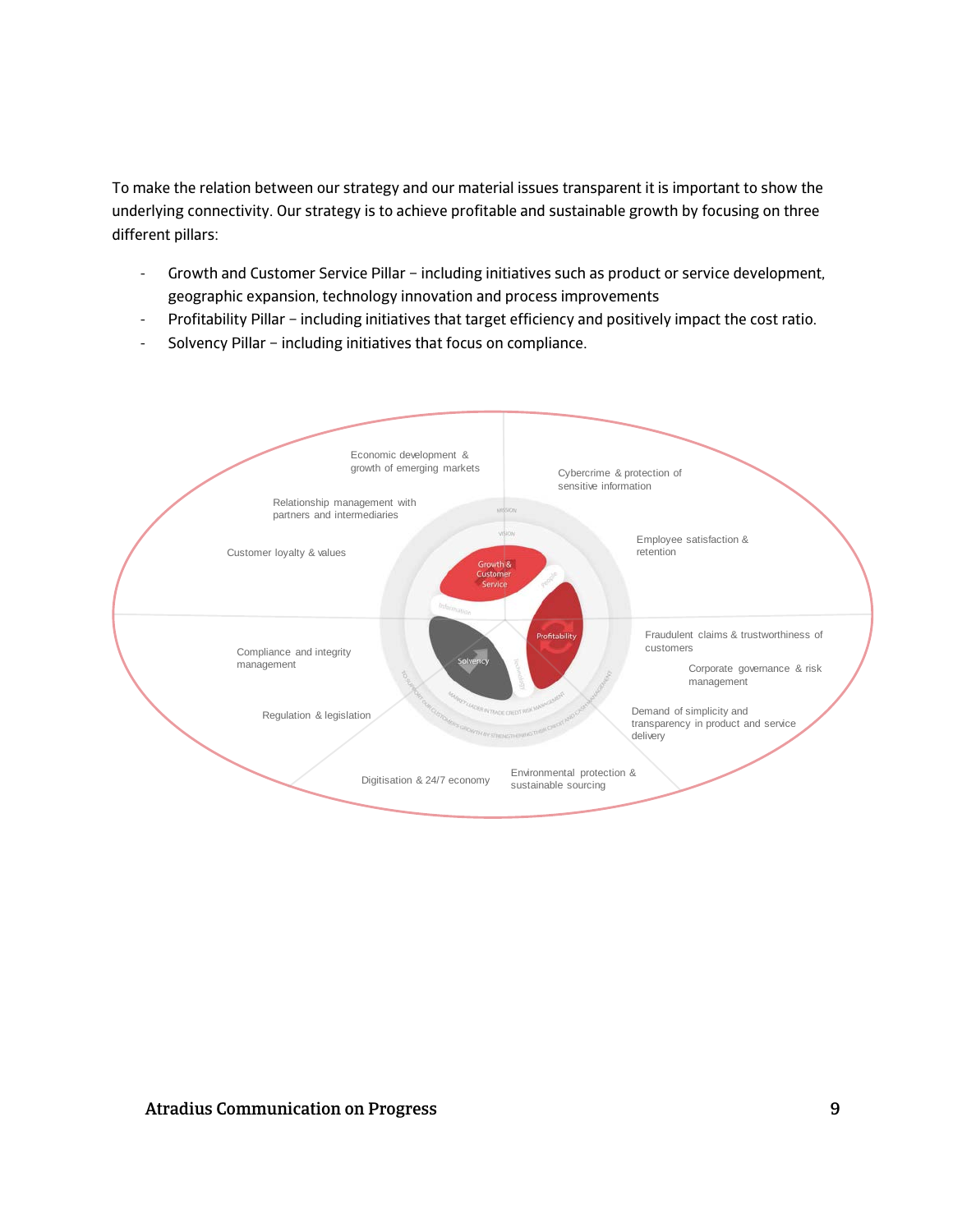# The 10 Global Compact Principles

| <b>Principle</b><br>no. | <b>Global Compact Principle</b>                                                                                        | <b>Assessment, Implementation &amp; Outcomes</b>                                                                                                                                                                          |
|-------------------------|------------------------------------------------------------------------------------------------------------------------|---------------------------------------------------------------------------------------------------------------------------------------------------------------------------------------------------------------------------|
| 1                       | <b>Businesses should</b><br>support and respect<br>the protection of<br>internationally<br>proclaimed human<br>rights. | Our commitment to upholding human rights in their<br>many forms is embodied in our Code of Conduct,<br>which includes the corporate, legal and ethical<br>compliance principles that apply to every Atradius<br>employee. |
|                         |                                                                                                                        | One example is the right to protection of personal<br>data, which is enhanced with the new GDPR<br>(General Data Protection Regulation). As of May 25<br>th of this year we are GDPR compliant.                           |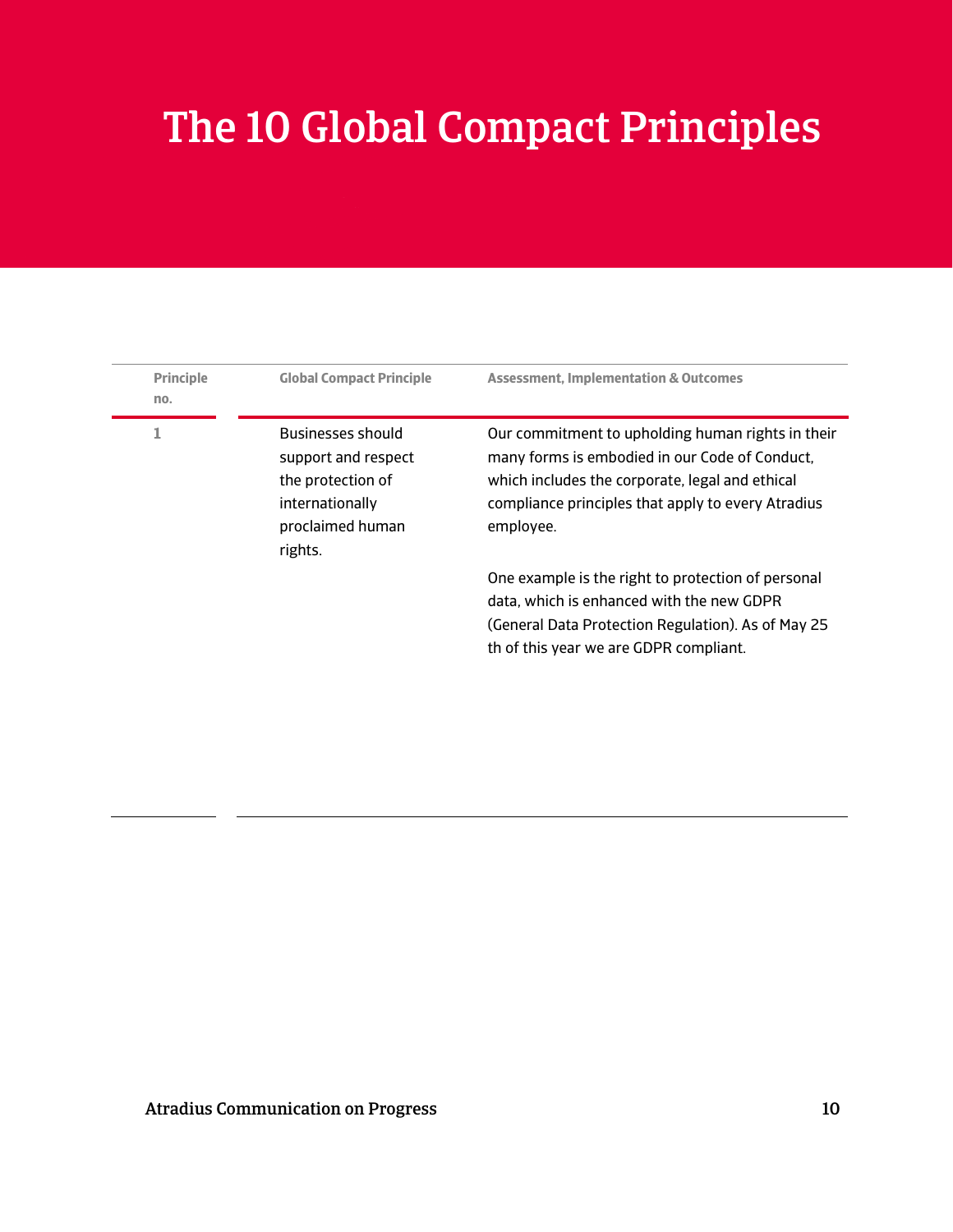| $\overline{2}$ | <b>Businesses should</b><br>make sure that they<br>are not complicit in<br>human rights abuses.        | We ensure that we comply with this principle<br>throughout our business, notably through<br>prevention of breaches of laws, rules and<br>regulations as prescribed in our Compliance Code<br>and Code of Conduct                                                       |
|----------------|--------------------------------------------------------------------------------------------------------|------------------------------------------------------------------------------------------------------------------------------------------------------------------------------------------------------------------------------------------------------------------------|
|                |                                                                                                        | Dutch State Business only accepts business after a<br>structurally and thorough analysis on whether the<br>customer and buyer do not violate human rights.<br>Dutch State Business is especially very advanced in<br>analysing human rights abuses.                    |
|                |                                                                                                        | No incidents on human rights abuses have been<br>reported in the reporting period.                                                                                                                                                                                     |
| 3              | <b>Businesses should</b><br>uphold the freedom of<br>association and the<br>effective recognition of   | Employee involvement is guaranteed through our<br>employee representations or labour unions in<br>countries in which this is not prohibited.                                                                                                                           |
|                | the right to collective<br>bargaining.                                                                 | The labour conditions of 80% of our staff is<br>governed by collective labour agreements or are<br>entitled to some form of collective bargaining.<br>Employees are also represented via a system of<br>local works councils as well as the European Works<br>Council. |
| 4              | <b>Businesses should</b><br>uphold the elimination<br>of all forms of forced<br>and compulsory labour. | Our compliance with national and international laws<br>and rules prohibit these forms of labour in our<br>business.                                                                                                                                                    |
|                |                                                                                                        | No violations of our strict rules preventing<br>compulsory labour have been reported during the<br>reporting period.                                                                                                                                                   |
| 5              | <b>Businesses should</b><br>uphold the effective<br>abolition of child labour                          | Our compliance with national and international laws<br>and rules prohibit all forms of child labour in our<br>business.                                                                                                                                                |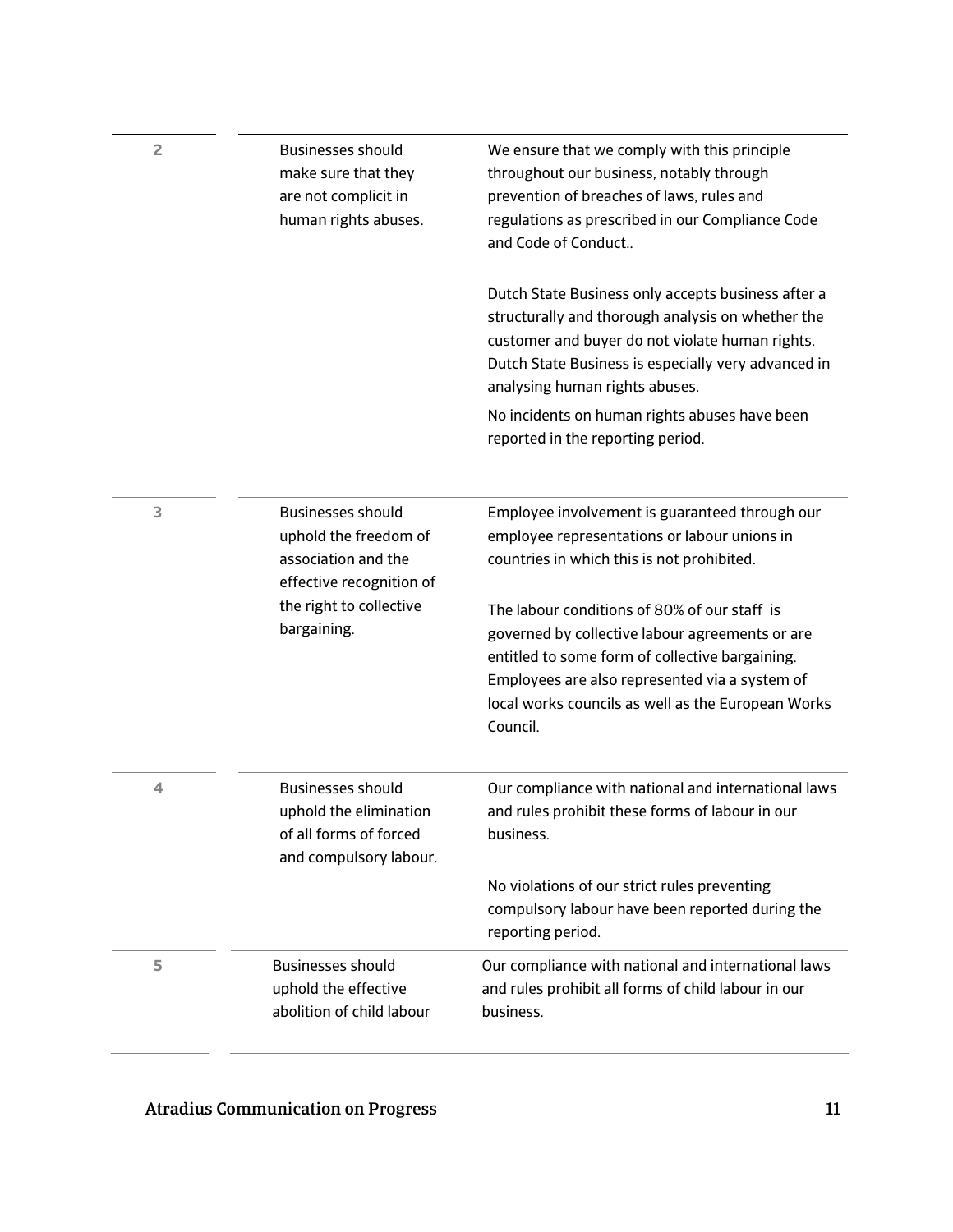|                |                                                                                                                        | The Group Procurement Framework states that<br>every (potential) supplier will be screened to find out<br>whether or not they apply the same standards of<br>ethical practice as Atradius, which also covers the<br>abolition of child labour.                              |
|----------------|------------------------------------------------------------------------------------------------------------------------|-----------------------------------------------------------------------------------------------------------------------------------------------------------------------------------------------------------------------------------------------------------------------------|
|                |                                                                                                                        | No violations of our strict rules on child labour have<br>been reported in the reporting period.                                                                                                                                                                            |
| 6              | <b>Businesses should</b><br>uphold the elimination<br>of discrimination in<br>respect of employment<br>and occupation. | Our Code of Conduct states that all employees and<br>potential employees are treated equally, regardless<br>of their nationality, race, religion, age, sex, sexual<br>orientation, belief or due to disability. Furthermore,<br>harassment will not be tolerated.           |
|                |                                                                                                                        | All incidents of discrimination or disrespect can be<br>reported to our Employees' supervisor, Human<br>Resources representative, Group Compliance<br>Manager, or designated owner.                                                                                         |
| $\overline{7}$ | <b>Businesses should</b><br>support a<br>precautionary<br>approach to                                                  | Atradius has an environmental policy stating our<br>approach to environmental challenges in our<br>business.                                                                                                                                                                |
|                | environmental<br>challenges.                                                                                           | We have developed a system of measuring key<br>performance indicators for each country in which we<br>operate, to accurately gauge our consumption of<br>energy and other resources. We also monitor how<br>much of that is derived from renewable and recycled<br>sources. |
| 8              | <b>Businesses should</b><br>undertake initiatives to<br>promote greater<br>environmental<br>responsibility.            | To promote greater environmental responsibility,<br>initiatives have been introduced in respect of energy<br>use, recycling and disposal of waste, transportation<br>and procurement. These are stipulated in our<br>environmental policy.                                  |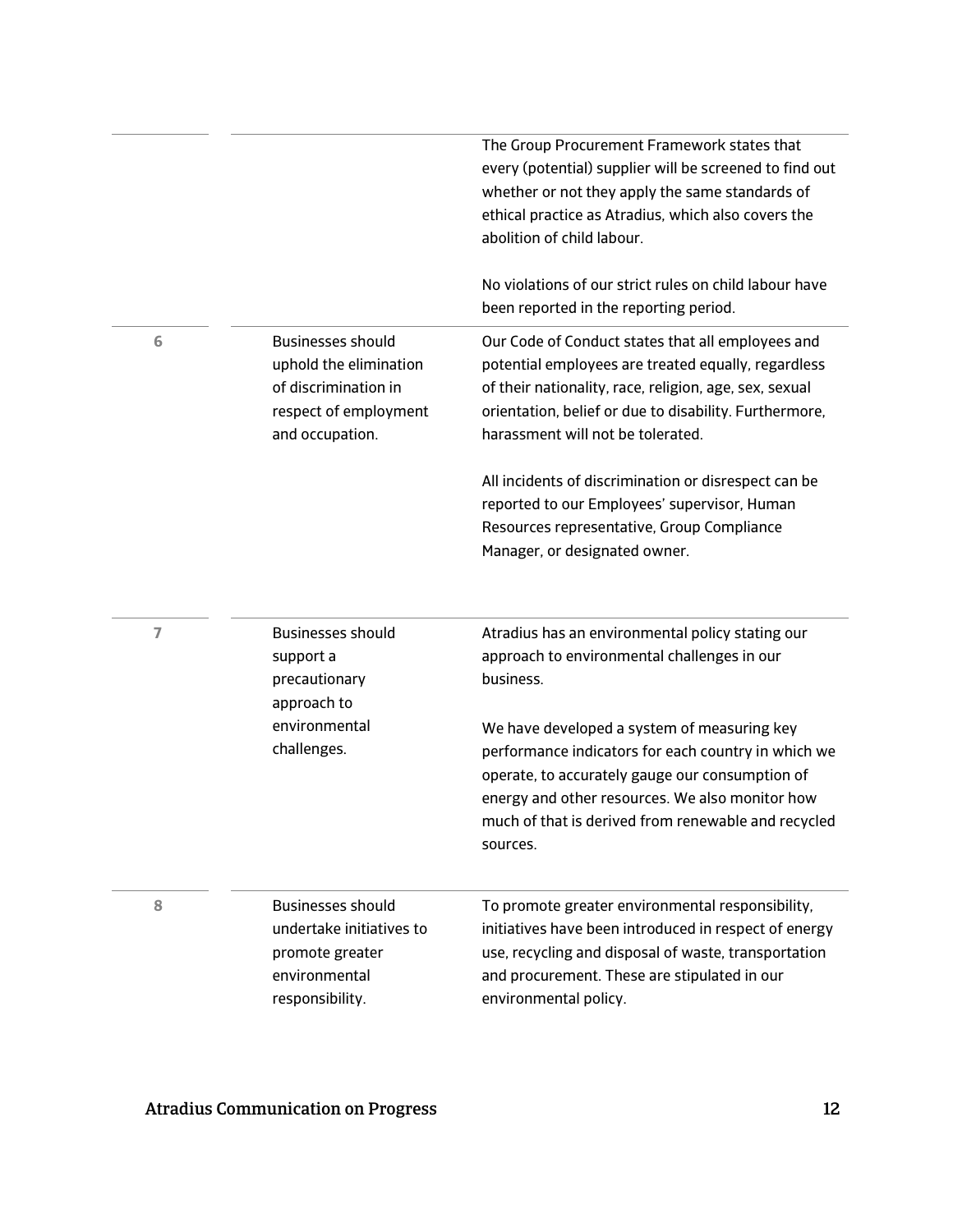|    |                                                                              | Past year we achieved a reduction of our energy<br>consumption.                                                                                                                                                                                                                                                                                                                                                                         |
|----|------------------------------------------------------------------------------|-----------------------------------------------------------------------------------------------------------------------------------------------------------------------------------------------------------------------------------------------------------------------------------------------------------------------------------------------------------------------------------------------------------------------------------------|
| 9  | <b>Businesses should</b><br>encourage the<br>development and<br>diffusion of | Our environmental policy states that we are willing<br>to make investments in order to improve our energy<br>efficiency.                                                                                                                                                                                                                                                                                                                |
|    | environmentally<br>friendly technologies.                                    | If we identify inefficiencies in any current facilities,<br>we will invest in environmentally friendly<br>technologies in order to reduce our energy use and<br>costs. Furthermore, our recently updated Corporate<br>Real Estate Statement includes technical principles<br>which explain that, for all technical specifications of<br>buildings, requirements for environmental and<br>sustainability factors are taken into account. |
| 10 | <b>Businesses should</b><br>work against<br>corruption in all its            | Our Code of Conduct states that bribery and<br>corruption are never allowed.                                                                                                                                                                                                                                                                                                                                                            |
|    | forms, including<br>extortion and bribery.                                   | Atradius employees are trained in this topic and are<br>firmly instructed not to accept gifts if this creates an<br>obligation for the receiving party.                                                                                                                                                                                                                                                                                 |
|    |                                                                              | All employees have done the mandatory courses on<br>the Code of Conduct.                                                                                                                                                                                                                                                                                                                                                                |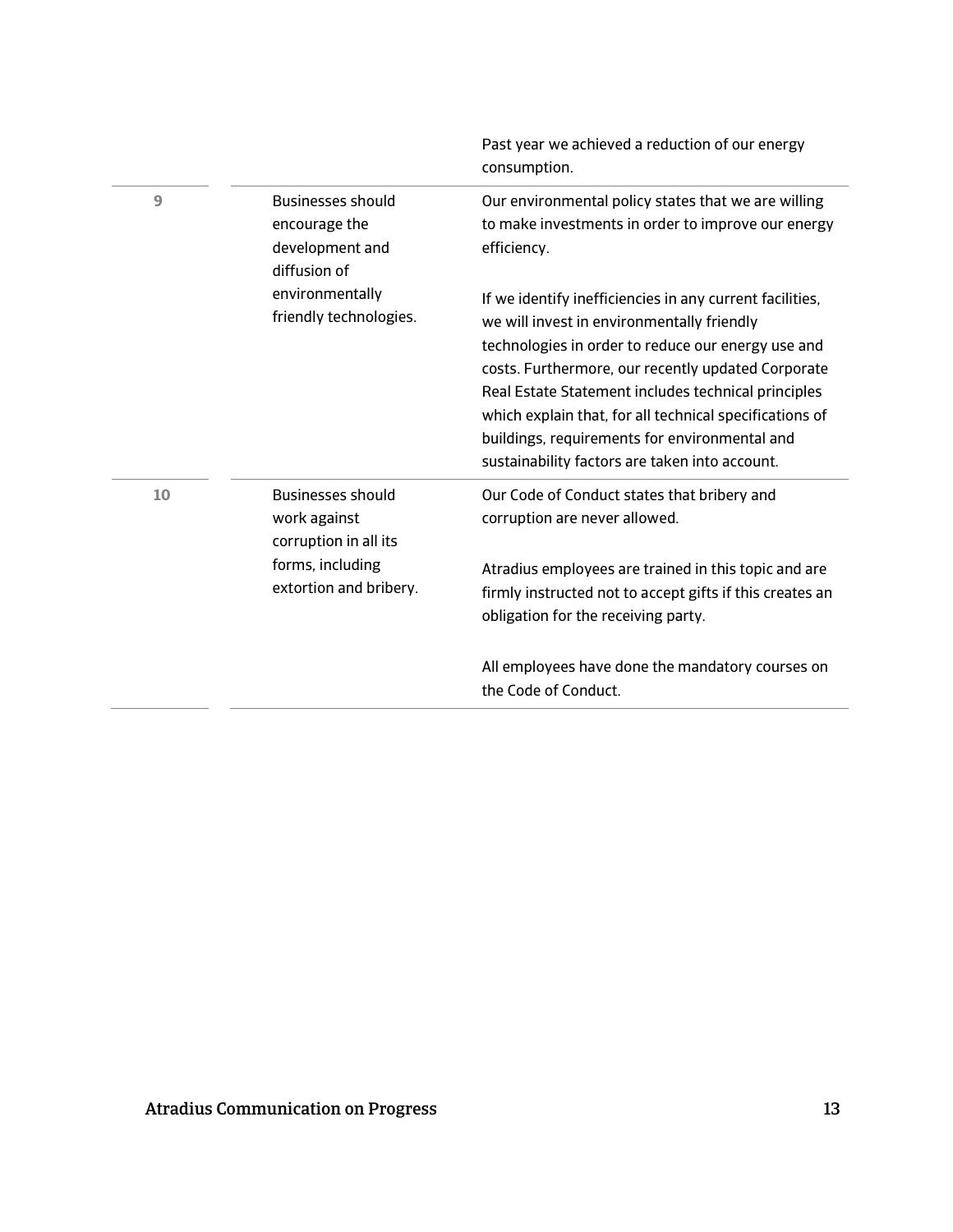# Dilemma's

Doing business means making decisions on the best way to go forward. Sometimes these choices are easy, sometimes conflicting interests make it harder to choose. Below, we highlight some of these issues

- Atradius aims to be a profitable company, and we want to make sure our positive impact on society and the planet is as big as possible. To improve sustainability, we need to look at long term goals. However, we need to keep our company healthy in the short term as well. If we fail to focus on the short term, it will be impossible to make a positive impact on the long term.
- Doing as much business as possible with customers and their buyers can be hampered by increased risk profiles and by the soundness of their business in terms of how they align to our view on Corporate Social Responsibility.
- Another dilemma comprises the decision on where to do business. There are underdeveloped countries where political instability or war make it hard to do business, and doing it could be detrimental to the business continuity of Atradius. However, supporting local business in instable countries to develop could aid the stabilization of economies. This is an opportunity to really contribute to a better way, by doing what we do best. However, taking decisions between difficult countries and contributing opportunity remains difficult.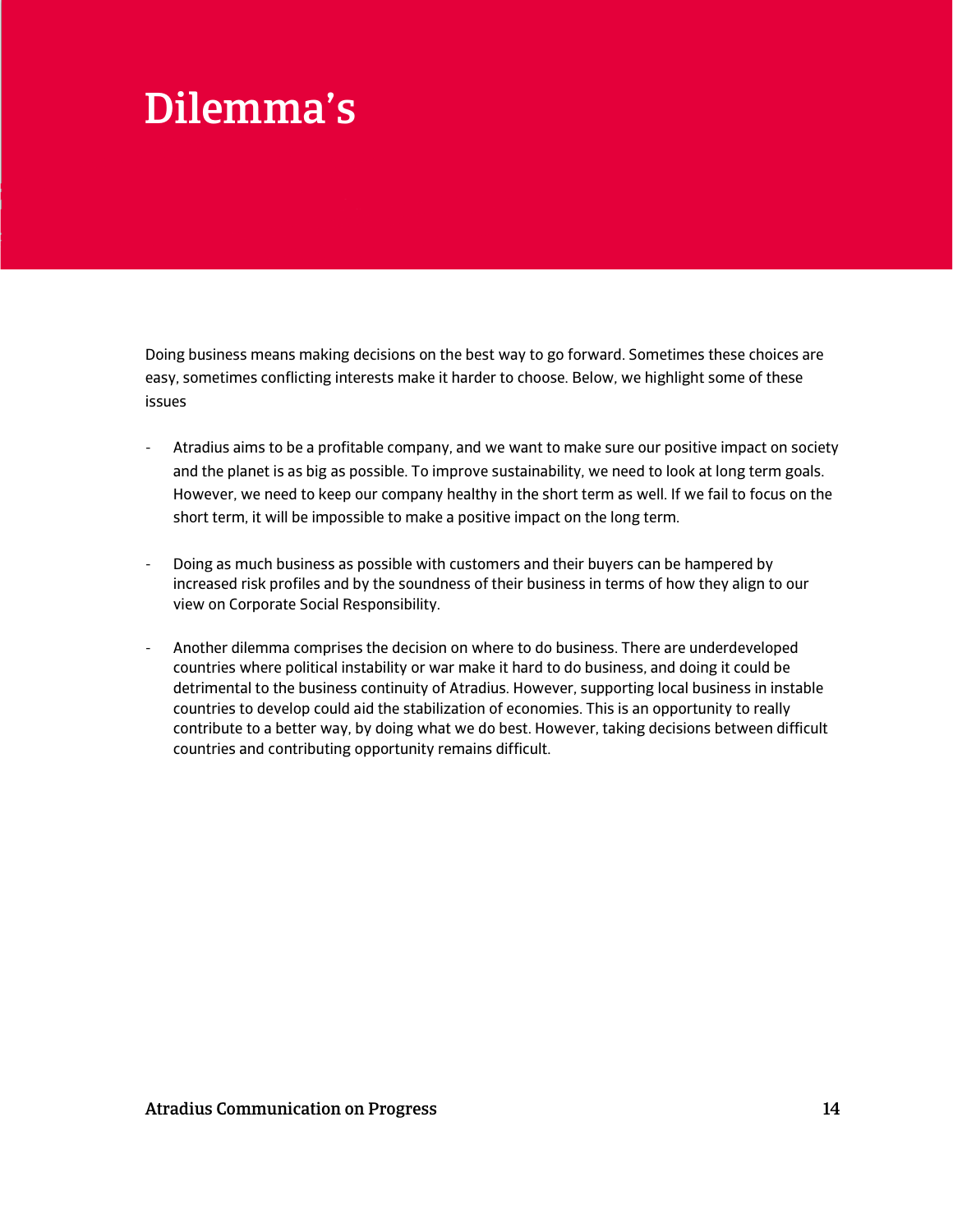# About this report

Technically the scope and boundary of this report is limited to Atradius CyC, which includes the different lines of businesses in the different countries. Business units include Credit Insurance, Bonding, Instalment Credit Protection (ICP) and Reinsurance. The data in this report refers to Atradius' performance and not to that of our subcontractors, brokers or any other parties unless stated otherwise. All our material topics are included in the scope and boundaries of this report. All topics are related to the activities of Atradius as mentioned above, unless stated otherwise. Some topics involve our value chain and/or stakeholders. We focus on action that can be taken by Atradius itself, and not those of other actors. We also do not report on the activities of our acquisitions, before the first full year of ownership. These scope and boundaries are chosen in such a way that they meet the informational needs of our stakeholders.

These reporting policies have been elaborated upon in more detail, yet their content has not changed based on last year.

- Credit insurance relates to commercial and/or political risk insurance whereby the customer is protected against non-payment of trade receivables due to insolvency or default.
- Bonding is the activity of providing guarantees that protect the beneficiary if the supplier fails to meet the agreed performance level. Bonding is also known as surety insurance.
- ICP is Atradius' offering to financial and corporate policyholders in Belgium and Luxembourg, that protects against short and medium-term risks involved in multiple instalment credit agreements between private individuals and businesses (business-to-consumer).
- Reinsurance is a risk-sharing operation, whereby the insurer obtains cover from a third party (the reinsurer) for part of the credit risks that it has guaranteed, in exchange for the payment of a premium.
- In 2017, Atradius scored 143/200 points on the Dutch Transparency Benchmark.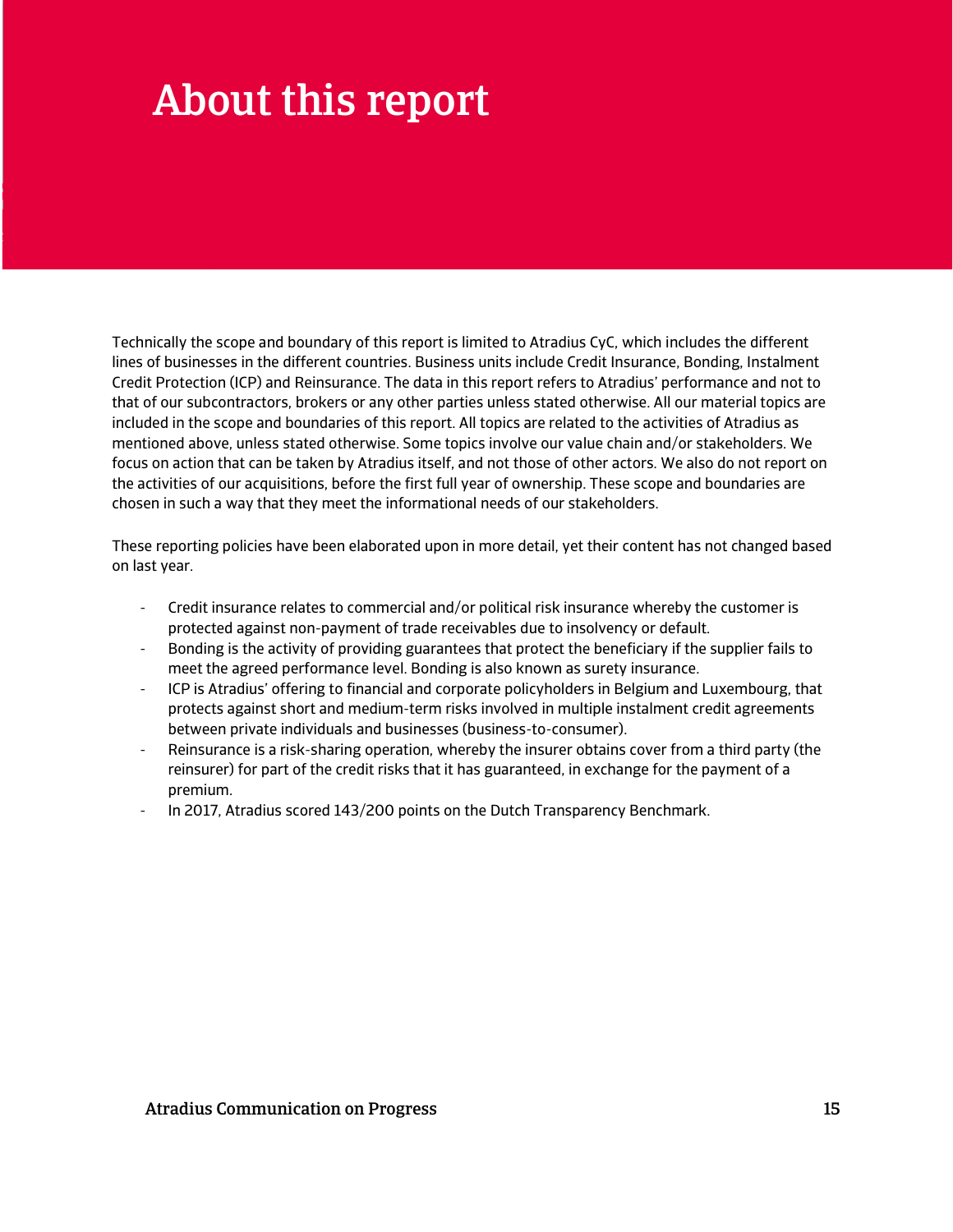

Do you have questions or need advice about CSR?

Contact us a[t cr@atradius.com](mailto:cr@atradius.com)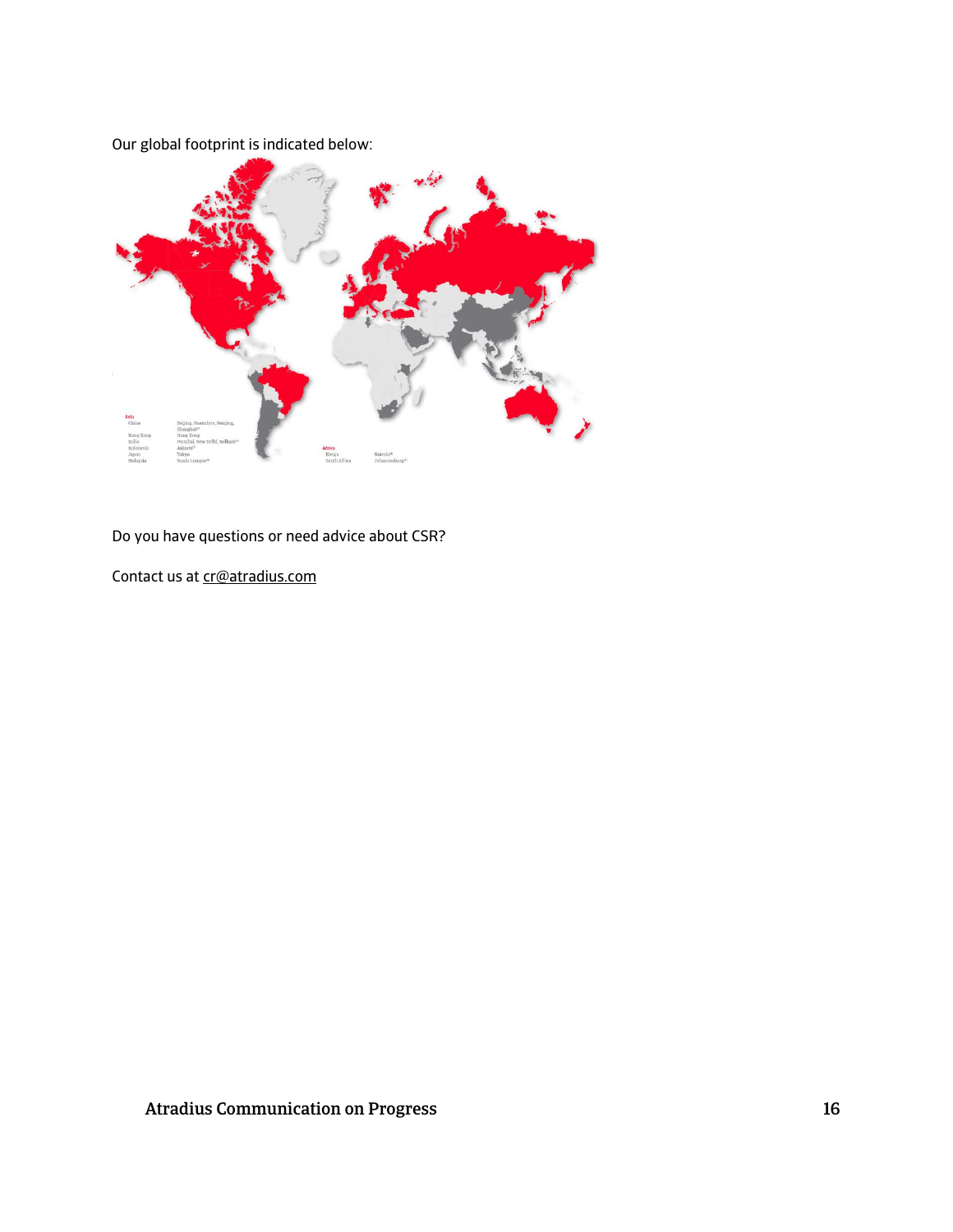# Appendix 1 – Atradius Environmental **Policy**

#### **Policy Statement**

Atradius offers a comprehensive range of credit management solutions that protect businesses of all sizes against the commercial and political risks inherent in domestic and global trade. Atradius recognises that our operations have an effect on the local, regional and global environment. Atradius N.V. is committed to a process of continuous improvement in environmental performance and pollution prevention. Environmental legislation will be regarded as setting the minimum standards of environmental performance.

#### **Environmental Goals**

#### **Energy Use**

- We will strive to conserve resources through efficient use and careful planning.
- **We will seek to use environmentally safe and sustainable energy sources to meet our needs** wherever practicable. We will plan to invest in improved energy efficiency.

#### **Recycling & Disposal of Waste**

- **We will minimize waste and whenever possible recycle materials.**
- **We will make every endeavour to dispose of all waste through safe and responsible methods.**

#### **Transportation**

- We strive to reduce the effect on the environment due to the work related transportation of our employees.
- We will promote a travel plan that encourages staff to use alternatives to single-occupancy car-use.

#### **Procurement**

- **We will seek to address our impact on the environment when procuring goods and services.**
- **•** We will work with our suppliers and contractors to encourage that they recognise and reduce the environmental impact of their products and transportation.

#### **Policy Management and Communication**

- **We will implement our policies through a coordinated environmental management system,** guidelines and training where appropriate.
- We will continue setting environmental targets and action plans designed to improve our environmental performance.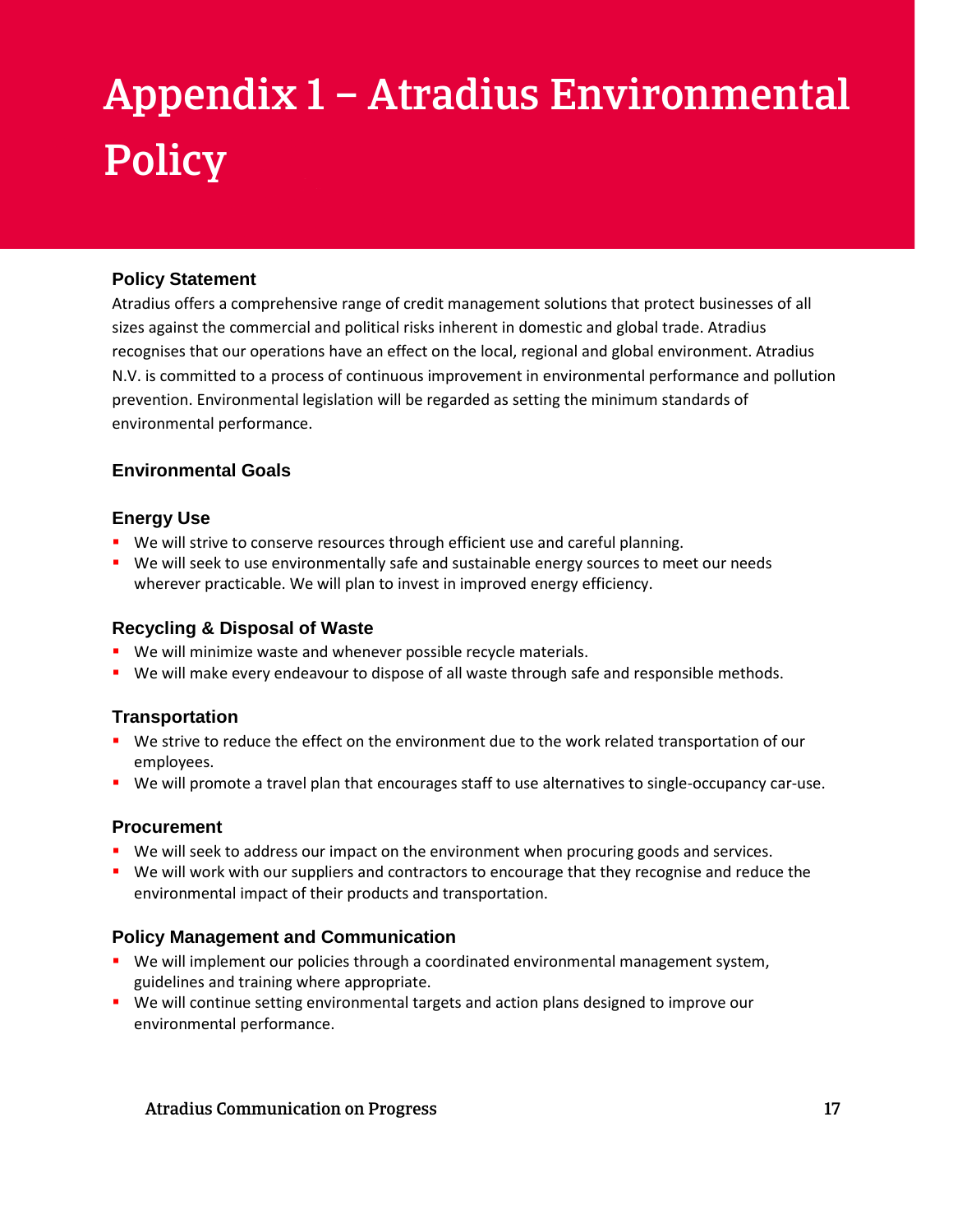- We will review and update as necessary this policy on an annual basis. As part of the review we will conduct an evaluation of our performance in implementing these principles and in complying with all applicable laws and regulations.
- This policy will be promoted to all employees and made publicly available.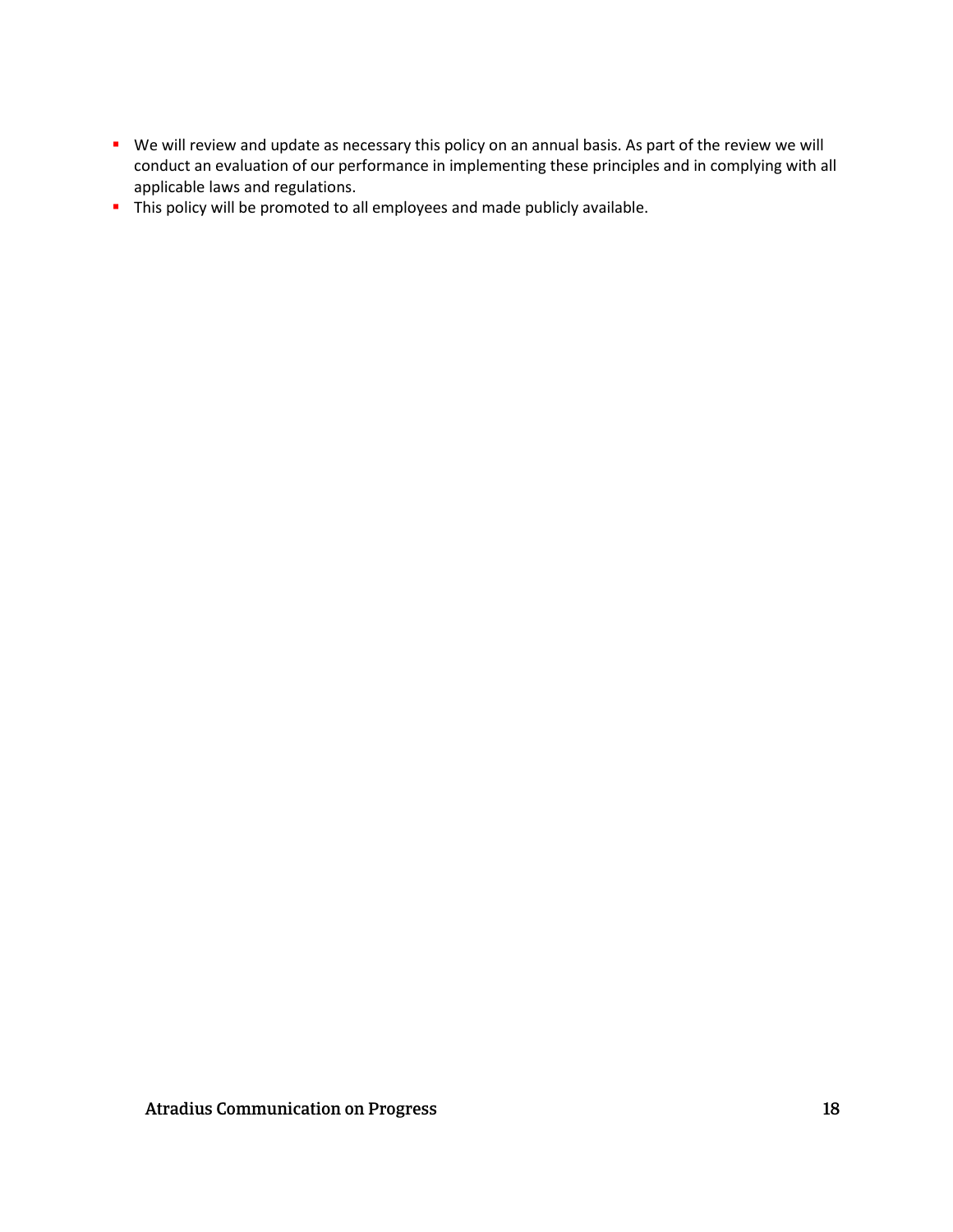# Appendix 2 – Terms and definitions

| Economic development &<br>growth of emerging markets                           | Good financial results to ensure a solid financial<br>position and good creditworthiness in order to<br>achieve our business goals (see Annual Report<br>Atradius 2017).                                                                                                                                                                                                  |
|--------------------------------------------------------------------------------|---------------------------------------------------------------------------------------------------------------------------------------------------------------------------------------------------------------------------------------------------------------------------------------------------------------------------------------------------------------------------|
| Digitisation & 24/7<br>economy                                                 | We ensure the accessibility and stability of our<br>digital services in an increasingly digital society (see<br>Annual Report Atradius 2017).                                                                                                                                                                                                                             |
| Regulation & legislation                                                       | Promoting a culture of integrity in order to<br>safeguard the company's reputation. Having policies<br>and procedures in place that guide employees in<br>their dealings with customers. Including fraud<br>prevention, tax policies and corruption (see Annual<br>Report Atradius 2017)                                                                                  |
| Environmental<br>protection &<br>sustainable sourcing                          | How we avoid and reduce our impact on climate<br>change. We do this by substitution with lower-<br>carbon alternatives (such as buying renewable<br>energy and using fuel-efficient vehicles), reducing<br>our Greenhouse Gas Emissions wherever possible<br>and decreasing our paper use and waste (see<br>Annual Report Atradius 2017)                                  |
| Demand of simplicity<br>and transparency in<br>product and service<br>delivery | Communicating transparently with all of Atradius'<br>stakeholders. This includes our annual reporting,<br>fair marketing to customers and making sure our<br>customers are able to fully understand our<br>products and services. Simple and transparent<br>products lead to a good reputation and will<br>increase customer loyalty (see Annual Report<br>Atradius 2017) |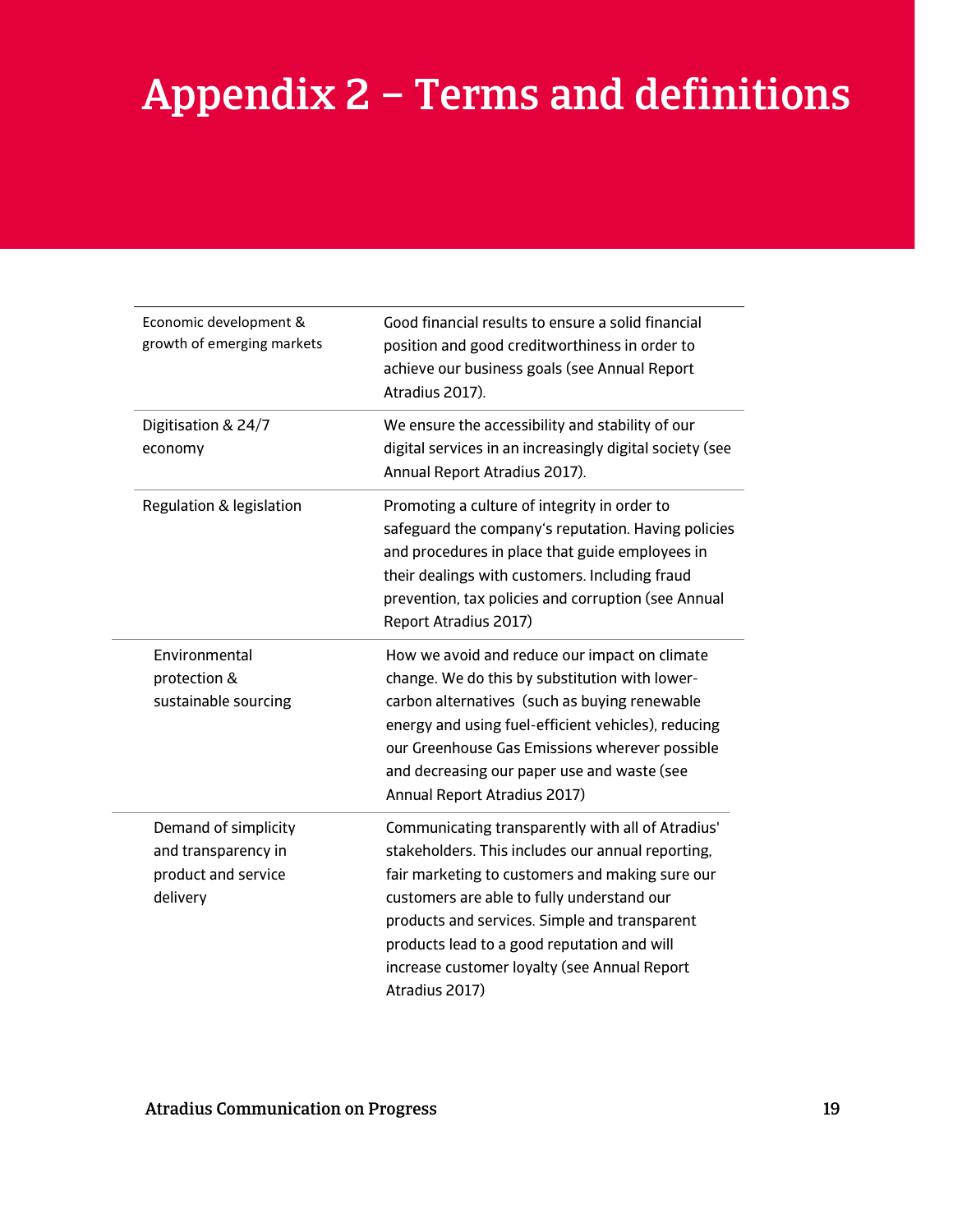| Fraudulent claims &<br>trustworthiness of<br>customers            | Reducing the amount of fraudulent claims and<br>increasing the amount of trust we have in our<br>customers by building better relationship that are<br>focused on the long term. Includes making sure<br>insurance applicant do not provide wrong<br>information when applying                                                                                                                                            |
|-------------------------------------------------------------------|---------------------------------------------------------------------------------------------------------------------------------------------------------------------------------------------------------------------------------------------------------------------------------------------------------------------------------------------------------------------------------------------------------------------------|
| Customer loyalty &<br>values.                                     | Thinking and working according to the wishes of<br>a satisfied customer. Attention is given to<br>engagement, marketing and customer service<br>(see Annual Report Atradius 2017)                                                                                                                                                                                                                                         |
| Cybercrime &<br>protection of sensitive<br>information            | Making sure all potentially sensitive data is stored<br>and handled in a safe manner.                                                                                                                                                                                                                                                                                                                                     |
| Employee satisfaction<br>& retention.                             | Guaranteeing a working environment where<br>Atradius engages with its employees in order to<br>keep employees engaged and satisfied (see Annual<br>Report Atradius 2017)                                                                                                                                                                                                                                                  |
| Relationship<br>management with<br>partners and<br>intermediaries | If and how we manage/influence our supply chain<br>by setting minimum requirements covering<br>topics such as the responsible usage of Atradius<br>assets, data privacy, prevention of<br>bribery/corruption, money laundering, terrorist<br>financing, sanction breaches, respect for human<br>rights and non-discrimination, fair-labour<br>practices and environmental protection (see<br>Annual Report Atradius 2017) |
| Compliance and<br>integrity management                            | Promoting a culture of integrity in order to<br>safeguard the company's reputation. Having<br>policies and procedures in place that guide<br>employees in their dealings with customers.<br>Including fraud prevention, tax policies and<br>corruption.                                                                                                                                                                   |
| Corporate governance<br>& risk management                         | Our system of rules, practices and processes by<br>which the organisation is directed and controlled.<br>It is the system by which the organisation<br>ensures accountability, fairness (also regarding                                                                                                                                                                                                                   |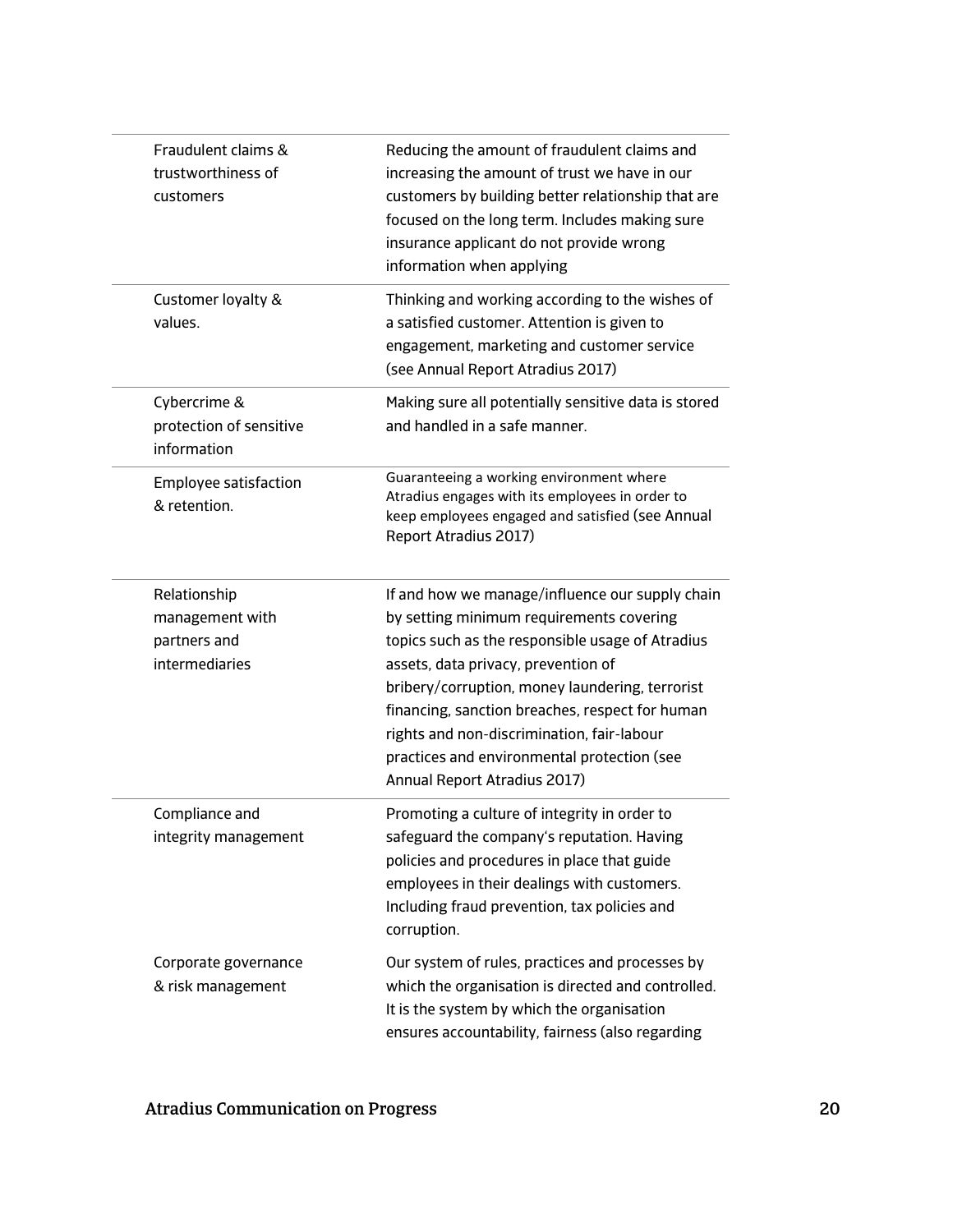laws and regulation) and transparency on taking an integrated approach to managing sustainability, in the relationship with its stakeholders, and their interests (see Annual Report Atradius 2017)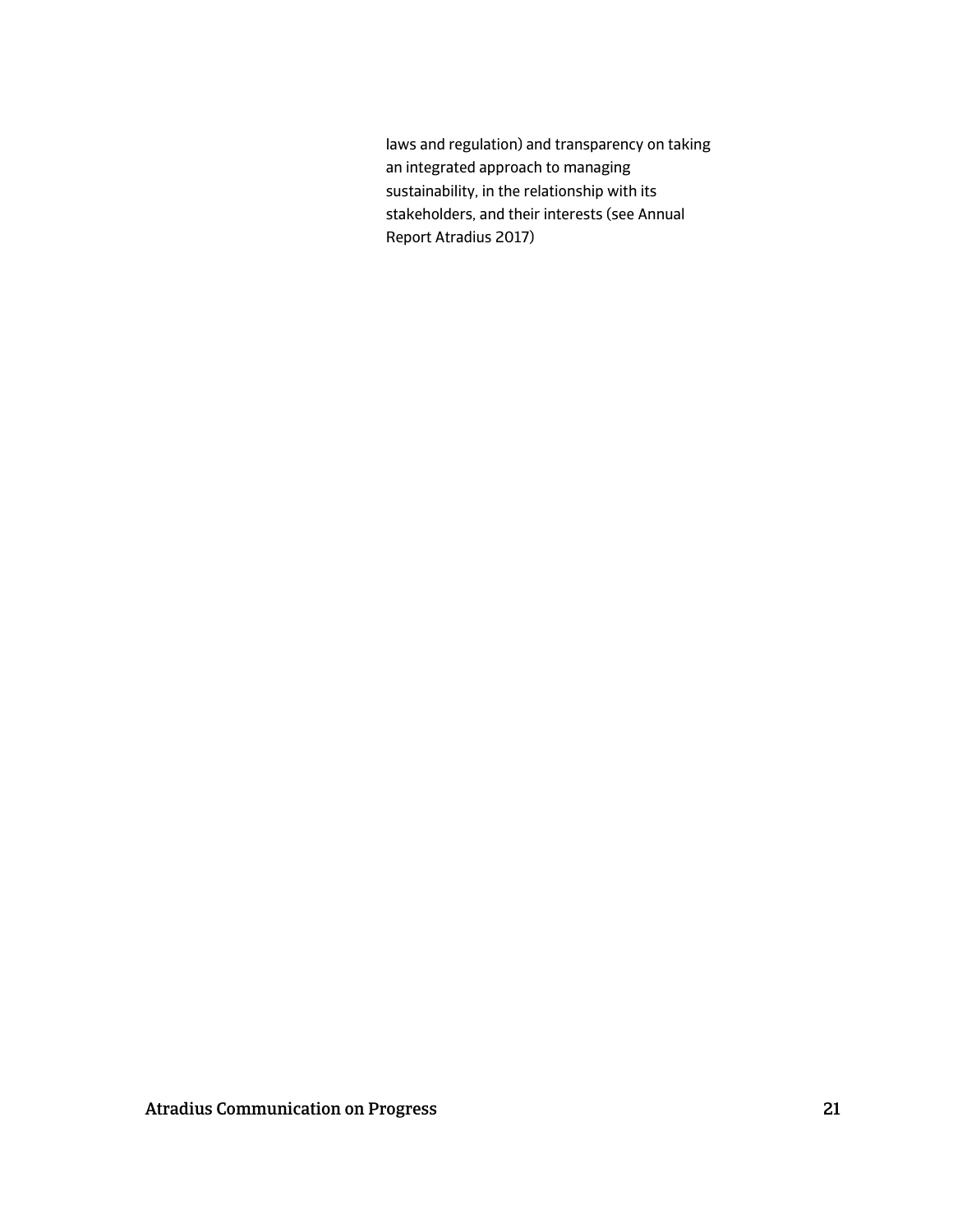# Atradius' corporate responsibility statement

s a responsible global company, we aim to manage the ethical, environmental and social risks of the way we do business. That means that, while endeavouring to make a worthwhile contribution to the way we do business. That means that, while endeavouring to make a worthwhile contribution to successful world trade and to our customer's prosperity, we do so with regard for the environment and for human rights, and act with absolute integrity towards our employees, customers, shareholders and indeed to all those with whom we interact.

One way in which this commitment is manifested is through our affiliation to the UN Global Compact and to its principles on human rights, labour conditions, the environment and anti-corruption. Each year we report to the UN Global Compact on our continued commitment and the progress that we are making in all areas of corporate responsibility.

While we have an environmental and social strategy that covers the whole Atradius group, this also gives freedom to our operations across the globe to follow their own CSR initiatives.

As well as the annual progress report that we submit to the UN Global Compact, we also publish our environmental key performance indicators in our Annual Report. We plan to have these indicators externally audited for additional validation by the year 2019.

What follows is a summary of the impact that our corporate responsibility activities have on our various stakeholders and on the environment.

## Our people

We strive to improve our employees' satisfaction with the company and to raise our reputation within the labour market: effectively to be an employer of choice within our industry and in each region in which we operate. Through regular employee surveys, we seek to measure our employees' perception of the various aspects of their terms, conditions and quality of employment, to benchmark the results and wherever possible improve how we act as an employer. One example of how that manifests itself is our active strategy of internal engagement with our people to successively increase their knowledge level, attitude and behaviour. For instance, our people are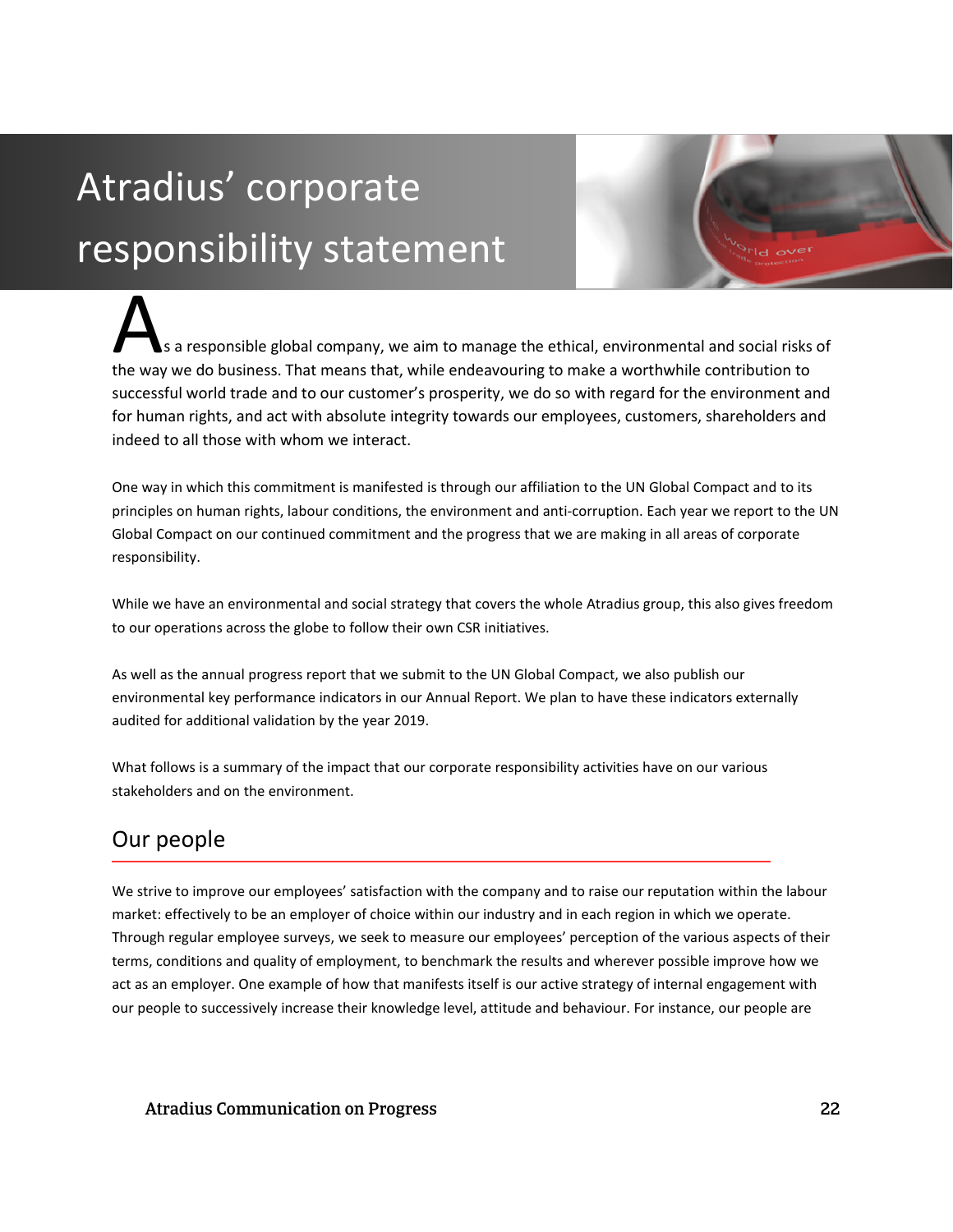involved and are encouraged to play an active part in realising our vision of sustainability. Our business principles and code of conduct support this engagement.

### Our customers

As we look forward, we will strengthen our leadership in the multi-stakeholder debate – i.e. understanding all of those stakeholders on whom, as a business, we have an impact - and in meeting the sustainability challenges present in our industry. We will continue to be open and transparent in informing our stakeholders of the way that we conduct ourselves within our professional and financial environment and will undertake a regular reputation survey to assess our progress in this field. We convey and, wherever possible, demonstrate our corporate responsibility principles to our customers and engage with them to increase understanding of socially responsible business practices.

### Our suppliers

We expect our suppliers to apply the same standards of ethical practice, diversity and environmental awareness that we set ourselves. In our purchasing, we seek to procure ethically sourced materials from our suppliers and, as a global corporation, we promote corporate responsibility throughout our entire supply chain, working towards the elimination of toxic substances, preventing pollution, promoting energy conservation and supporting human rights.

### Our communities

Atradius is fully aware of the responsibility it has towards the communities in which it operates, and as a company we encourage our people to involve themselves in initiatives that benefit those communities: whether financial, personal or social. We encourage all our operating companies, wherever they are based, to be actively involved in their local community.

### Our environment

We operate in a way that minimises our consumption of valuable and finite resources, simply because we believe that every business must be conscious of the impact they have on the environment. As a result, all our decisions take account of their lasting environmental effects.